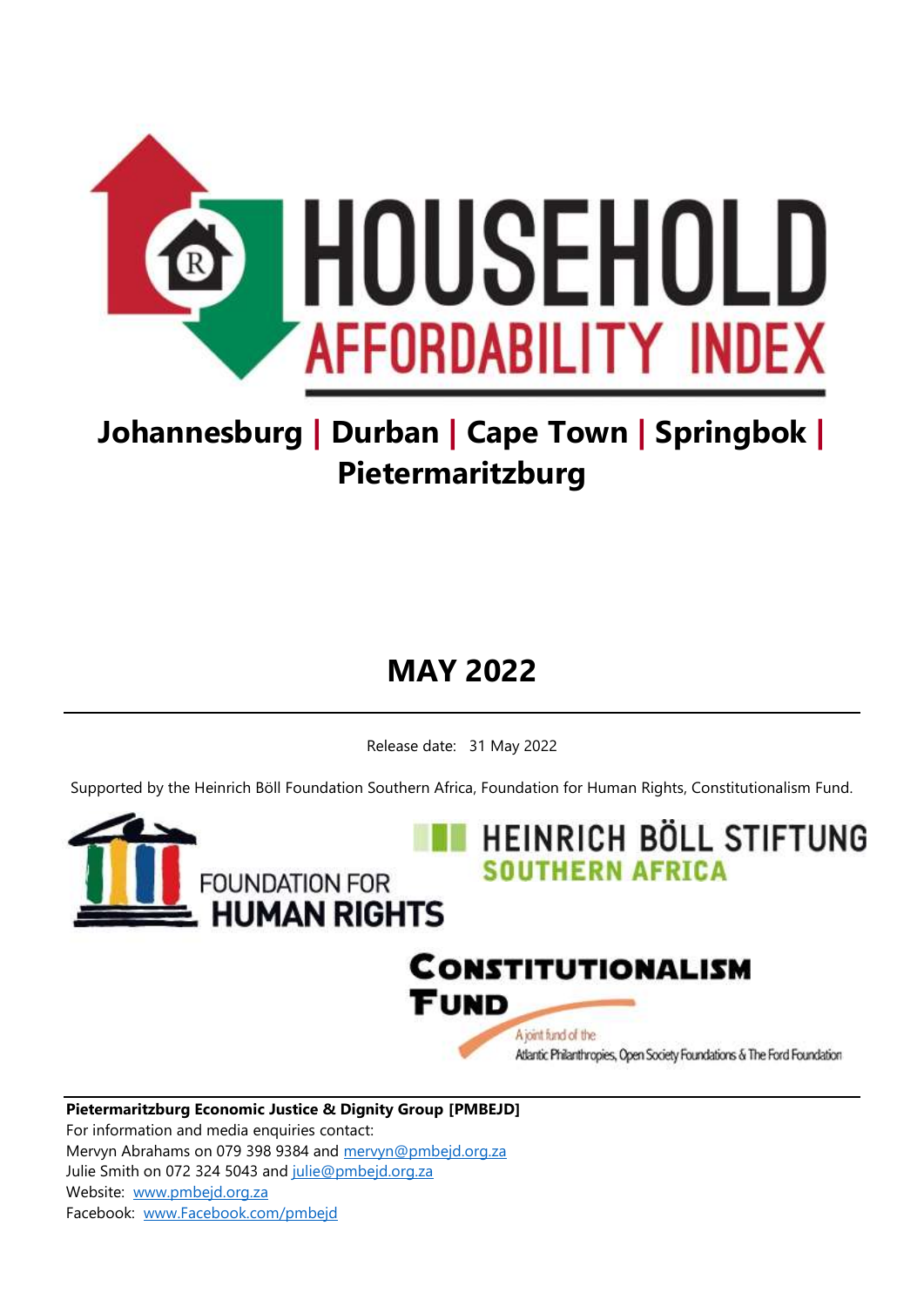#### **Contents**

| 1. Summary Data Reference Sheet                                         |           |
|-------------------------------------------------------------------------|-----------|
| 2. Household Food Index: All areas                                      | 2         |
| 3. Household Food Index: All areas, by foods prioritised & bought first | 3         |
| Household Food Index: All areas, zero-rated vs. VAT<br>4.               | 4         |
| Household Domestic & Personal Hygiene Index: All areas<br>5.            | 5         |
| <b>Basic Nutritional Food Index: families</b><br>6.                     | 6         |
| <b>Basic Nutritional Food Index: children</b><br>7.                     | 6         |
| 8. National Minimum Wage Scenarios                                      | $7 - 8$   |
| 9. Household Food Basket: Per area, compared                            | 9         |
| 10. Household Food Index: Johannesburg                                  | 10        |
| 11. Household Food Index: Durban                                        | 11        |
| 12. Household Food Index: Cape Town                                     | 12        |
| 13. Household Food Index: Springbok                                     | 13        |
| 14. Household Food Index: Pietermaritzburg                              | 14        |
| 15. Food price methodology                                              | $15 - 16$ |
| 16. References                                                          | 17        |

#### **About the Household Affordability Index**

The Household Food Basket in the Household Affordability Index has been designed together with women living on low incomes in Johannesburg (Soweto, Alexandra, Tembisa and Hillbrow), Cape Town (Gugulethu, Philippi, Khayelitsha, Langa, Delft, Dunoon), Durban (KwaMashu, Umlazi, Isipingo, Durban CBD, and Mtubatuba), and Springbok (in the Northern Cape), and Pietermaritzburg. It includes the foods and the volumes of these foods which women living in a family of seven members (an average low-income household size) tell us they typically try and secure each month. The basket was designed through a pilot project which ran from April 2020 to August 2020. *It cannot however be considered the basket for every family living on a low income in each area and for all areas covered. It is however considered a reasonable proxy for a food basket which women identified as including the most important typical foods which most households try and buy each month, given affordability constraints.*  The Household Food Basket is not nutritionally complete.

Food prices are tracked directly by women data collectors off the shelves of **44 supermarkets and 30 butcheries** that target the low-income market and which women identified as those they shop at in the areas where they live. Food selection at the supermarket shelves mirrors how women themselves make decisions at the supermarket shelves given affordability constraints *viz.* that the foods are chosen on relative affordability and reasonable quality, and food brands are switched to seek out the cheapest prices and special deals. The selection of food brands is dynamic and subjective. Women are smart and savvy, and shop around for bargains: this specific methodology used provides an accurate cost of a monthly household food basket, as purchased by women living on low incomes.

**There are 44 foods in the Household Food Basket.** The date for data collection is between the 1st and 4th day of each month. Data is collected and released in the same month. Data is presented for each area, and it is also weighted and averaged for all 5 areas. *For more on methodology, see page 15-16.* 

#### **About the Pietermaritzburg Economic Justice & Dignity Group**

The Pietermaritzburg Economic Justice & Dignity Group is a Civil Society initiative founded in July 2018. This initiative focusses on issues of economic justice, the low-wage regime and on the increasing household affordability and food price crisis, with its attendant nutritional deficiencies, health and developmental consequences, and the lack of imaginative policy and systemic responses to deal with this crisis.

*The Pietermaritzburg Economic Justice & Dignity Group envisions and work towards a society of solidarity, based on a politics of love and universality, and an economy which provides justice, equity, and dignity for all.*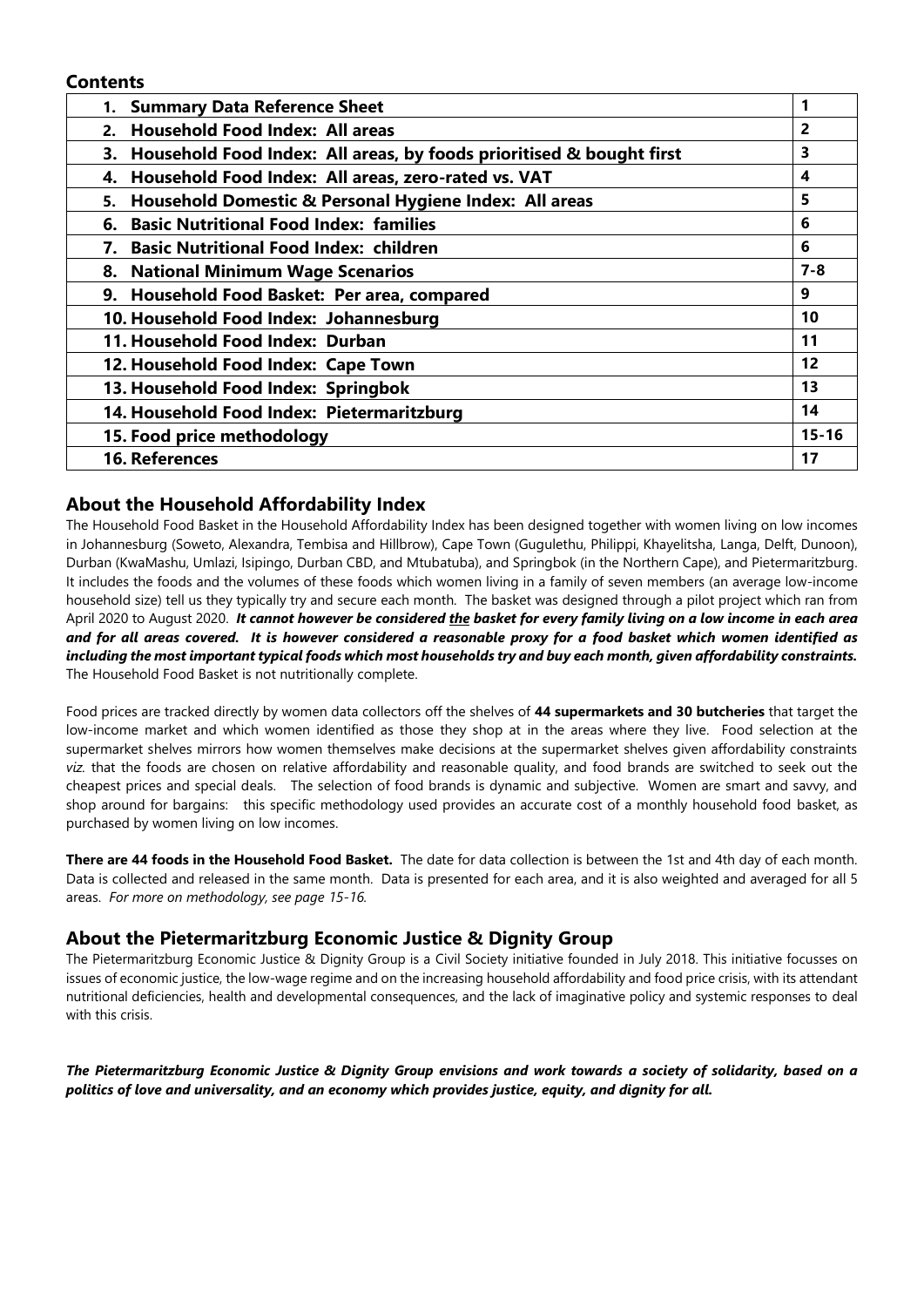## **1. MAY 2022 Summary Data Reference Sheet**

#### **Summary of Household Affordability Data**

| National Minimum Wage May 2022 (21 working days) |           |  |  |
|--------------------------------------------------|-----------|--|--|
| General workers at R23,19/hr                     | R3 895.92 |  |  |
| General workers at 10% exemption at R20,87/hr    | R3 506.33 |  |  |
| Minimum underspend on food in May 2022           | $-42.2%$  |  |  |

| <b>Cost of Household Food Basket in May 2022</b>      |           |           |  |  |  |
|-------------------------------------------------------|-----------|-----------|--|--|--|
| Cost of Joburg Household Food Basket                  |           | R4 626,51 |  |  |  |
| Cost of Durban Household Food Basket                  |           | R4 709,59 |  |  |  |
| Cost of Cape Town Household Food Basket               |           | R4 444,52 |  |  |  |
| Cost of Springbok Household Food Basket               |           | R4 927,36 |  |  |  |
| Cost of Maritzburg Household Food Basket              | R4 463,96 |           |  |  |  |
| Average cost of Household Food Basket (all<br>areas). | R4 609,89 |           |  |  |  |
| <b>Month-on-month change</b>                          | 1,5%      |           |  |  |  |
| Year-on-year change                                   | 11.4%     |           |  |  |  |

|                      | Cost of foods prioritised & bought first in Household Food |  |
|----------------------|------------------------------------------------------------|--|
| Basket: year-on-year |                                                            |  |

| Core foods                    | May 2021              | <b>May_2022</b> | NMW shared in a fami        |
|-------------------------------|-----------------------|-----------------|-----------------------------|
|                               | cost                  | cost            |                             |
| Maize meal (30kg)             | R 249,19              | R 259,54        | <b>White South Africans</b> |
| Rice (10kg)                   | R 139,90              | R 133,03        | Population size             |
| Cake Flour (10kg)             | R 96,08               | R 108,37        | Unemployment rate           |
| White sugar (10kg)            | R 161,82              | R 171,15        | Expanded unemploym          |
| Sugar beans (5kg)             | R 166,31              | R 170,66        | Numbers of people un        |
| Samp (5kg)                    | R 47,57               | R 53,51         | Numbers of people em        |
| Cooking oil (5L)              | R 132,86              | R 201,90        | Number of people one        |
| Salt (1kg)                    | R 13,01               | R 13,01         | Maximum NMW May 2           |
| Potatoes (10kg)               | R 63,59               | R 77,43         | NMW shared in a fami        |
| Onions (10kg)                 | R 71,69               | R 80,93         |                             |
| Frozen chicken pieces (10kg)  | R 328,28              | R 381,66        | The maximum value of        |
| Curry powder (200g)           | R 30,54               | R 29,99         | Wage [NMW]: general         |
| Stock cubes (24 cubes x2)     | R 38,43               | R 39,11         | Level of NMW at 10%         |
| Soup (400q x2)                | R 39,98               | R 39,40         |                             |
| Tea (250g)                    | R 22,00               | R 24,21         | The value of the Child      |
| White bread (25 loaves)       | R 330,56              | R 363,67        | The value of the Old-a      |
| Brown bread (25 loaves)       | R 300,33              | R 330,85        |                             |
| <b>Subtotal of core foods</b> | R <sub>2</sub> 232,12 | R 2 478,42      | The number of childrer      |

| <b>Cost of Household Domestic and Personal</b> | R807.30 |
|------------------------------------------------|---------|
| Hygiene Products Basket in May 2022            |         |

| Cost of a basic nutritious diet for a family per month |           |  |  |  |
|--------------------------------------------------------|-----------|--|--|--|
| Household size with 4 members                          | R3 150.03 |  |  |  |
| Household size with 5 members                          | R3 982.83 |  |  |  |
| Household size with 7 members                          | R5 506.23 |  |  |  |

| Average cost of a basic nutritious diet for a child per month |         |
|---------------------------------------------------------------|---------|
| in May 2022                                                   |         |
| Small child aged 3-9 years                                    | R705,22 |
| Small child aged 10-13 years                                  | R769,01 |
| Girl child aged 14-18 years                                   | R818,19 |
| Boy child aged 14-18 years                                    | R921,41 |
| Average for all children                                      | R803,46 |
| In May 2022, the Child Support Grant is 23% below the food    |         |
| poverty line & 40% below the average cost to secure a basic   |         |
| nutritious diet for a child.                                  |         |

#### **Summary of Statistics South Africa's Economic and Social Data**

| ays)      | <b>All South Africans</b>          |              |
|-----------|------------------------------------|--------------|
| R3 895,92 | Population size                    | 60,1 million |
| R3 506,33 | Unemployment rate                  | 35,3%        |
| $-42,2%$  | Expanded unemployment rate         | 46,2%        |
|           | Numbers of people unemployed       | 12,5 million |
|           | Numbers of people employed         | 14,5 million |
| R4 626,51 | Number of people one wage supports | 4,1          |
| R4 709,59 | Maximum NMW May 2022               | R3 895,92    |
| R4 444,52 | NMW shared in a family, per person | R950,22      |
|           |                                    |              |

| Basket                    | R4 463,96 |  | <b>Black South Africans</b>        |              |
|---------------------------|-----------|--|------------------------------------|--------------|
| asket (all?               | R4 609,89 |  | Population size                    | 48,6 million |
|                           |           |  | Unemployment rate                  | 39,1%        |
| R66,96                    | 1,5%      |  | <b>Expanded unemployment rate</b>  | 50,7%        |
| R472,78                   | 11,4%     |  | Numbers of people unemployed       | 11,2 million |
|                           |           |  | Numbers of people employed         | 10.9 million |
| t first in Household Food |           |  | Number of people one wage supports | 4,5          |
|                           |           |  | Maximum NMW May 2022               | R3 895,92    |
| May 2021                  | May 2022  |  | NMW shared in a family, per person | R865.76      |

| R 249,19 | R 259,54 | <b>White South Africans</b>        |             |
|----------|----------|------------------------------------|-------------|
| R 139,90 | R 133,03 | Population size                    | 4,7 million |
| R 96,08  | R 108,37 | Unemployment rate                  | 8,8%        |
| R 161,82 | R 171,15 | Expanded unemployment rate         | 10,9%       |
| R 166,31 | R 170,66 | Numbers of people unemployed       | 219 000     |
| R 47,57  | R 53,51  | Numbers of people employed         | 1,8 million |
| R 132,86 | R 201,90 | Number of people one wage supports | 2,6         |
| R 13,01  | R 13,01  | Maximum NMW May 2022               | R3 895,92   |
| R 63,59  | R 77,43  | NMW shared in a family, per person | R1 498,43   |
|          |          |                                    |             |

| R 328,28              | R 381,66                  | The maximum value of the National Minimum       | R23,19/hour   |
|-----------------------|---------------------------|-------------------------------------------------|---------------|
| R 30,54               | R 29,99                   | Wage [NMW]: general workers                     |               |
| R 38,43               | R 39,11                   | Level of NMW at 10% exemption                   | R20,87/hour   |
| R 39,98               | R 39,40                   |                                                 |               |
| R 22,00               | R 24,21                   | The value of the Child Support Grant [CSG]      | R480,00       |
| R 330,56              | R 363,67                  | The value of the Old-age Grant [OAG]            | R1 980,00     |
| R 300,33              | R 330,85                  |                                                 |               |
| R <sub>2</sub> 232,12 | R 2 478,42                | The number of children receiving a CSG          | 12,78 million |
|                       |                           | The number of pensioners receiving an OAG       | 3,67 million  |
| ersonal               | R807,30                   |                                                 |               |
| 22                    |                           | The upper-bound poverty line [UBPL]             | R1 335,00     |
|                       |                           | The lower-bound poverty line [LBPL]             | R890,00       |
| family per month      |                           | The food poverty line [FPL]                     | R624,00       |
|                       | R3 150,03                 |                                                 |               |
|                       | R3 982,83                 | % of people living below the UBPL (30,4m)       | 55,5%         |
|                       | R5 506,23                 | % of people living below the FPL (13,8m)        | 25,2%         |
|                       |                           | % of Black South Africans living below the UBPL | 64,2%         |
|                       | iet for a child per month | $(\pm 29, 9m)$                                  |               |
|                       |                           |                                                 |               |
|                       | R705,22                   | Stunting levels in boy children under 5 years   | 30%           |
|                       | R769,01                   | Stunting levels in girl children under 5 years  | 25%           |
|                       | R818,19                   |                                                 |               |
|                       | R921,41                   | Estimated overall HIV prevalence rate among     | 13,7%         |
|                       | R803,46                   | population (8,2m)                               |               |

*All efforts are made to source the latest available data. Any errors in data entry or calculations are our own. See reference page 17 for Statistics South Africa data references.*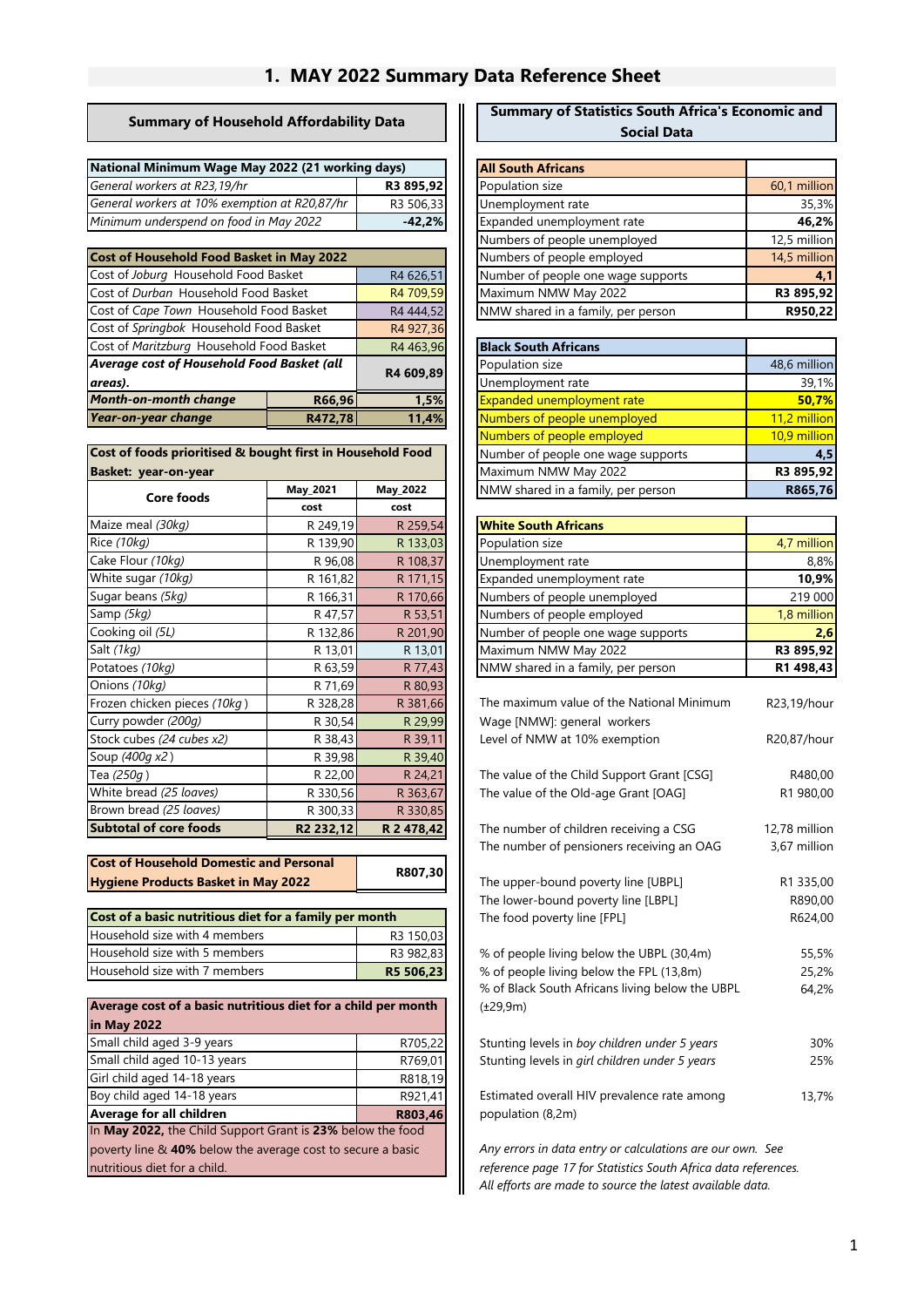|                                    |                     |            | <b>Index 2021/22</b> |                     | change in Rands                 |                                    | change in %                     |                                    |
|------------------------------------|---------------------|------------|----------------------|---------------------|---------------------------------|------------------------------------|---------------------------------|------------------------------------|
| <b>Foods tracked</b>               | Quantity<br>tracked | May_2021   | Apr_2022             | May_2022            | Apr 2022 vs.<br><b>May 2022</b> | <b>May 2021</b><br>vs. May<br>2022 | Apr 2022 vs.<br><b>May 2022</b> | <b>May 2021</b><br>vs. May<br>2022 |
| Maize meal                         | 30kg                | R249,19    | R252,11              | R259,54             | R 7,44                          | R 10,36                            | 3%                              | 4%                                 |
| Rice                               | 10kg                | R139,90    | R135,15              | R133,03             | $-R$ 2,11                       | $-R 6,87$                          | $-2%$                           | $-5%$                              |
| Cake Flour                         | 10kg                | R96,08     | R104,73              | R108,37             | R 3,65                          | R 12,29                            | 3%                              | 13%                                |
| White sugar                        | 10kg                | R161,82    | R170,04              | R <sub>171,15</sub> | R 1,11                          | R 9,33                             | 1%                              | 6%                                 |
| Sugar beans                        | 5kg                 | R166,31    | R172,16              | R170,66             | $-R$ 1,50                       | R 4,35                             | $-1%$                           | 3%                                 |
| Samp                               | 5kg                 | R47,57     | R53,04               | R53,51              | R 0,47                          | R 5,94                             | 1%                              | 12%                                |
| Cooking oil                        | 5L                  | R132,86    | R177,23              | R201,90             | R 24,67                         | R 69,04                            | 14%                             | 52%                                |
| Salt                               | 1kg                 | R13,01     | R13,26               | R13,01              | $-R$ 0,25                       | R 0,01                             | $-2%$                           | 0%                                 |
| Potatoes                           | 10kg                | R63,59     | R69,48               | R77,43              | R 7,95                          | R 13,84                            | 11%                             | 22%                                |
| Onions                             | 70kg                | R71,69     | R73,37               | R80,93              | R 7,56                          | R 9,24                             | 10%                             | 13%                                |
| Frozen chicken portions            | 10kg                | R328,28    | R374,64              | R381,66             | R 7,02                          | R 53,38                            | 2%                              | 16%                                |
| Curry powder                       | 200g                | R30,54     | R31,20               | R29,99              | $-R 1,21$                       | $-R$ 0,55                          | $-4%$                           | $-2%$                              |
| Stock cubes                        | 24 cubes x2         | R38,43     | R37,60               | R39,11              | R 1,51                          | R 0,68                             | 4%                              | 2%                                 |
| Soup                               | 400a x2             | R39,98     | R38,66               | R39,40              | R 0,74                          | $-R$ 0,57                          | 2%                              | $-1%$                              |
| Tea                                | 250g                | R22,00     | R24,12               | R24,21              | R 0,09                          | R 2,20                             | 0%                              | 10%                                |
| Full cream milk                    | 6L                  | R77,99     | R80,73               | R81,37              | R 0,65                          | R 3,39                             | 1%                              | 4%                                 |
| Maas                               | 4L                  | R49,13     | R50,15               | R49,64              | $-R$ 0,52                       | R 0,51                             | $-1%$                           | 1%                                 |
| Eggs                               | 60 eggs             | R104,84    | R118,96              | R119,27             | R 0,31                          | R 14,43                            | 0%                              | 14%                                |
| Chicken feet                       | 2kq                 | R66,88     | R70,81               | R71,51              | R 0,70                          | R 4,62                             | 1%                              | 7%                                 |
| Gizzards                           | 2kq                 | R72,85     | R81,96               | R81,46              | $-R$ 0,50                       | R 8,61                             | $-1%$                           | 12%                                |
| Chicken livers                     | 2kg                 | R52,22     | R64,78               | R69,04              | R 4,26                          | R 16,82                            | 7%                              | 32%                                |
| <b>Beef liver</b>                  | 2kg                 | R80,61     | R98,05               | R98,03              | -R 0,02                         | R 17,42                            | 0%                              | 22%                                |
| <b>Beef</b>                        | 2kq                 | R155,36    | R179,31              | R178,62             | $-R$ 0,69                       | R 23,26                            | 0%                              | 15%                                |
| Wors                               | 2kg                 | R120,09    | R129,06              | R132,95             | R 3,89                          | R 12,87                            | 3%                              | 11%                                |
| Inyama yangaphakathi               | 2kg                 | R76,31     | R85,30               | R89,52              | R 4,22                          | R 13,21                            | 5%                              | 17%                                |
| Fish                               | 2kq                 | R93,60     | R110,21              | R110,11             | $-R$ 0,10                       | R 16,51                            | 0%                              | 18%                                |
| Tomatoes                           | 6kg                 | R124,79    | R113,13              | R116,51             | R 3,37                          | -R 8,29                            | 3%                              | $-7%$                              |
| Carrots                            | 5kg                 | R37,53     | R35,38               | R40,71              | R 5,33                          | R 3,18                             | 15%                             | 8%                                 |
| Butternut                          | 10kg                | R67,06     | R80,14               | R78,87              | $-R$ 1,28                       | R 11,80                            | $-2%$                           | 18%                                |
| Spinach                            | 8 bunches           | R92,16     | R105,35              | R115,15             | R 9,80                          | R 23,00                            | 9%                              | 25%                                |
| Cabbage                            | 2 heads             | R35,63     | R37,18               | R38,30              | R 1,12                          | R 2,67                             | 3%                              | 7%                                 |
| Green pepper                       | 2kq                 | R45,86     | R44,68               | R45,28              | R 0,60                          | $-R$ 0,59                          | 1%                              | $-1%$                              |
| Cremora                            | 800a                | R36,56     | R41,47               | R41,33              | $-R$ 0,14                       | R 4,77                             | 0%                              | 13%                                |
| Tinned pilchards                   | 400g x6             | R118,46    | R132,53              | R133,54             | R 1,01                          | R 15,09                            | 1%                              | 13%                                |
| Canned beans                       | 410g x6             | R66,51     | R71,53               | R71,66              | R 0,14                          | R 5,15                             | 0%                              | 8%                                 |
| <b>Bananas</b>                     | 4kg                 | R62,36     | R67,53               | R68,04              | R 0,51                          | R 5,68                             | 1%                              | 9%                                 |
| Apples                             | 3kg                 | R36,86     | R40,84               | R38,20              | $-R$ 2,64                       | R 1,34                             | $-6%$                           | 4%                                 |
| Oranges                            | 7kg                 | R56,20     | R89,80               | R63,25              | -R 26,55                        | R 7,06                             | $-30%$                          | 13%                                |
| Margarine                          | 1kg                 | R35,01     | R40,04               | R40,21              | R 0,18                          | R 5,20                             | 0%                              | 15%                                |
| Peanut butter                      | 400g x2             | R64,21     | R65,07               | R64,80              | $-R 0,27$                       | R 0,59                             | 0%                              | 1%                                 |
| Polony                             | 2.5kg               | R46,76     | R64,00               | R63,71              | $-R$ 0,29                       | R 16,95                            | 0%                              | 36%                                |
| Apricot jam                        | 900g                | R29,15     | R30,85               | R30,37              | $-R 0,48$                       | R 1,23                             | $-2%$                           | 4%                                 |
| White bread                        | 25 loaves           | R330,56    | R357,92              | R363,67             | R 5,75                          | R 33,11                            | 2%                              | 10%                                |
| Brown bread                        | 25 loaves           | R300,33    | R329,41              | R330,85             | R 1,44                          | R 30,52                            | 0%                              | 10%                                |
| <b>Total household food basket</b> |                     | R 4 137,11 | R4 542,93            | R4 609,89           | R 66,96                         | R 472,78                           | 1,5%                            | 11,4%                              |

#### **2. MAY 2022 Household Food Index: All areas**

**Month-on-month:** The cost of the **average household food basket** *increased* by **R66,96 (1,5%)** from R4 542,93 in April 2022 to R4 609,89 in May 2022.

**Year-on-year:** The cost of the **average household food basket** *increased* by **R472,78 (11,4%)** from R4 137,11 in May 2021 to R4 609,89 in May 2022.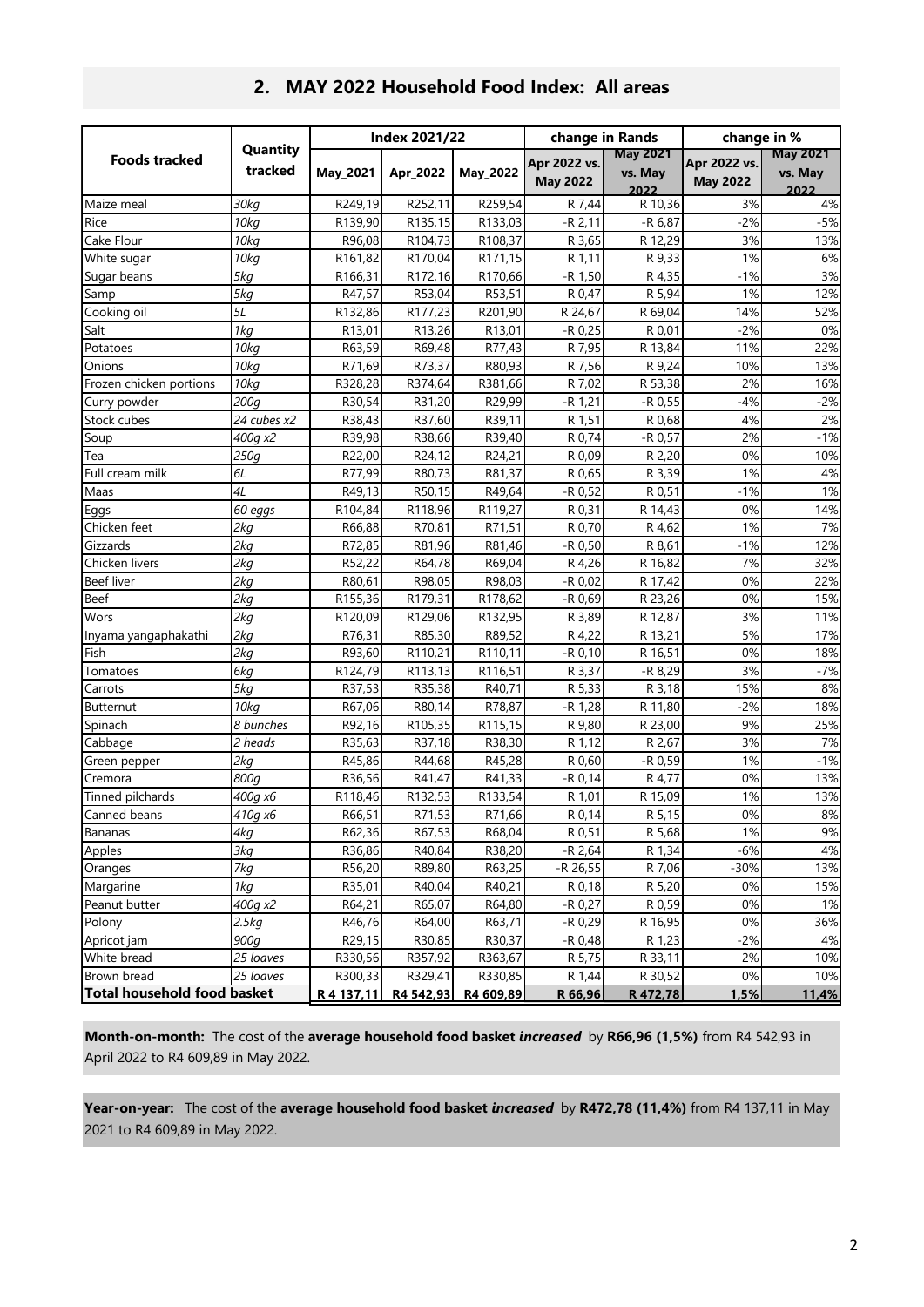#### **3. MAY 2022 Household Food Index: All areas, by foods prioritised & bought first**

|                                    |                     |                      | <b>Index 2021/22</b> |                 | change in Rands                 |                                    | change in %                     |                                    |  |
|------------------------------------|---------------------|----------------------|----------------------|-----------------|---------------------------------|------------------------------------|---------------------------------|------------------------------------|--|
| <b>Foods tracked</b>               | Quantity<br>tracked | <b>May 2021</b>      | Apr_2022             | <b>May 2022</b> | Apr 2022 vs.<br><b>May 2022</b> | <b>May 2021</b><br>vs. May<br>2022 | Apr 2022 vs.<br><b>May 2022</b> | <b>May 2021</b><br>vs. May<br>2022 |  |
| Maize meal                         | 30kg                | R249,19              | R252,11              | R259,54         | R 7,44                          | R 10,36                            | 3%                              | 4%                                 |  |
| Rice                               | 10kg                | R139,90              | R135,15              | R133,03         | $-R$ 2,11                       | $-R 6,87$                          | $-2%$                           | $-5%$                              |  |
| Cake Flour                         | 10kg                | R96,08               | R104,73              | R108,37         | R 3,65                          | R 12,29                            | 3%                              | 13%                                |  |
| White sugar                        | 10kg                | R <sub>161</sub> ,82 | R170,04              | R171,15         | R 1,11                          | R 9,33                             | 1%                              | 6%                                 |  |
| Sugar beans                        | 5kg                 | R166,31              | R172,16              | R170,66         | $-R$ 1,50                       | R 4,35                             | $-1%$                           | 3%                                 |  |
| Samp                               | 5kg                 | R47,57               | R53,04               | R53,51          | R 0,47                          | R 5,94                             | 1%                              | 12%                                |  |
| Cooking oil                        | 5L                  | R132,86              | R177,23              | R201,90         | R 24,67                         | R 69,04                            | 14%                             | 52%                                |  |
| Salt                               | 1kg                 | R13,01               | R13,26               | R13,01          | $-R$ 0,25                       | R 0,01                             | $-2%$                           | 0%                                 |  |
| Potatoes                           | 10kg                | R63,59               | R69,48               | R77,43          | R 7,95                          | R 13,84                            | 11%                             | 22%                                |  |
| Onions                             | 10 <sub>kq</sub>    | R71,69               | R73,37               | R80,93          | R 7,56                          | R 9,24                             | 10%                             | 13%                                |  |
| Frozen chicken portions            | 10 <sub>k</sub> q   | R328,28              | R374,64              | R381,66         | R 7,02                          | R 53,38                            | 2%                              | 16%                                |  |
| Curry powder                       | 200 <sub>a</sub>    | R30,54               | R31,20               | R29,99          | $-R 1,21$                       | $-R$ 0,55                          | $-4%$                           | $-2%$                              |  |
| Stock cubes                        | 24 cubes x2         | R38,43               | R37,60               | R39,11          | R 1,51                          | R 0,68                             | 4%                              | 2%                                 |  |
| Soup                               | 400q x2             | R39,98               | R38,66               | R39,40          | R 0,74                          | $-R$ 0,57                          | 2%                              | $-1%$                              |  |
| Tea                                | 250g                | R22,00               | R24,12               | R24,21          | R 0,09                          | R 2,20                             | 0%                              | 10%                                |  |
| White bread                        | 25 loaves           | R330,56              | R357,92              | R363,67         | R 5,75                          | R 33,11                            | 2%                              | 10%                                |  |
| Brown bread                        | 25 loaves           | R300,33              | R329,41              | R330,85         | R 1,44                          | R 30,52                            | 0%                              | 10%                                |  |
| <b>Total household food basket</b> |                     | R 2 232,12           | R2 414,09            | R2 478,42       | R 64,33                         | R 246,30                           | 2,7%                            | 11,0%                              |  |

**Month-on-month:** The **average cost of the foods prioritsed and bought first** in the household food basket *increased* by **R64,33 (2,7%)** from R2 414,09 in April 2022 to R2 478,42 in May 2022.

**Year-on-year:** The **average cost of the foods prioritsed and bought first** in the household food basket *increased* by **R246,30 (11%)** from R2 232,12 in May 2021 to R2 478,42 in May 2022.

The cost of the foods prioritised and bought first in the Household Food Basket is important. The core foods are bought first and these foods ensure that families do not go hungry whilst ensuring that meals can be cooked. When the prices of core foods increase, there is less money to secure other important mostly nutritionally-rich foods, which are essential for health and well-being and strong immune systems (*viz.* meat, eggs and dairy which are critical for protein, iron and calcium; vegetables and fruit which are critical for vitamins, minerals and fibre; and Maas, peanut butter and pilchards, good fats, protein and calcium essential for children. The data shows that the core foods contribute **54%** of the total cost of the Household Food Basket. At an average cost of **R2 478,42 in May 2022,** these foods are relatively very expensive in relation to the total money available in the household purse to secure food. These foods must be bought regardless of price escalations. The high cost of core staple foods result in a lot of proper nutritious food being removed off the family plates. The consequences of high costs on the core foods has a negative impact on overall household health and well-being, and child development.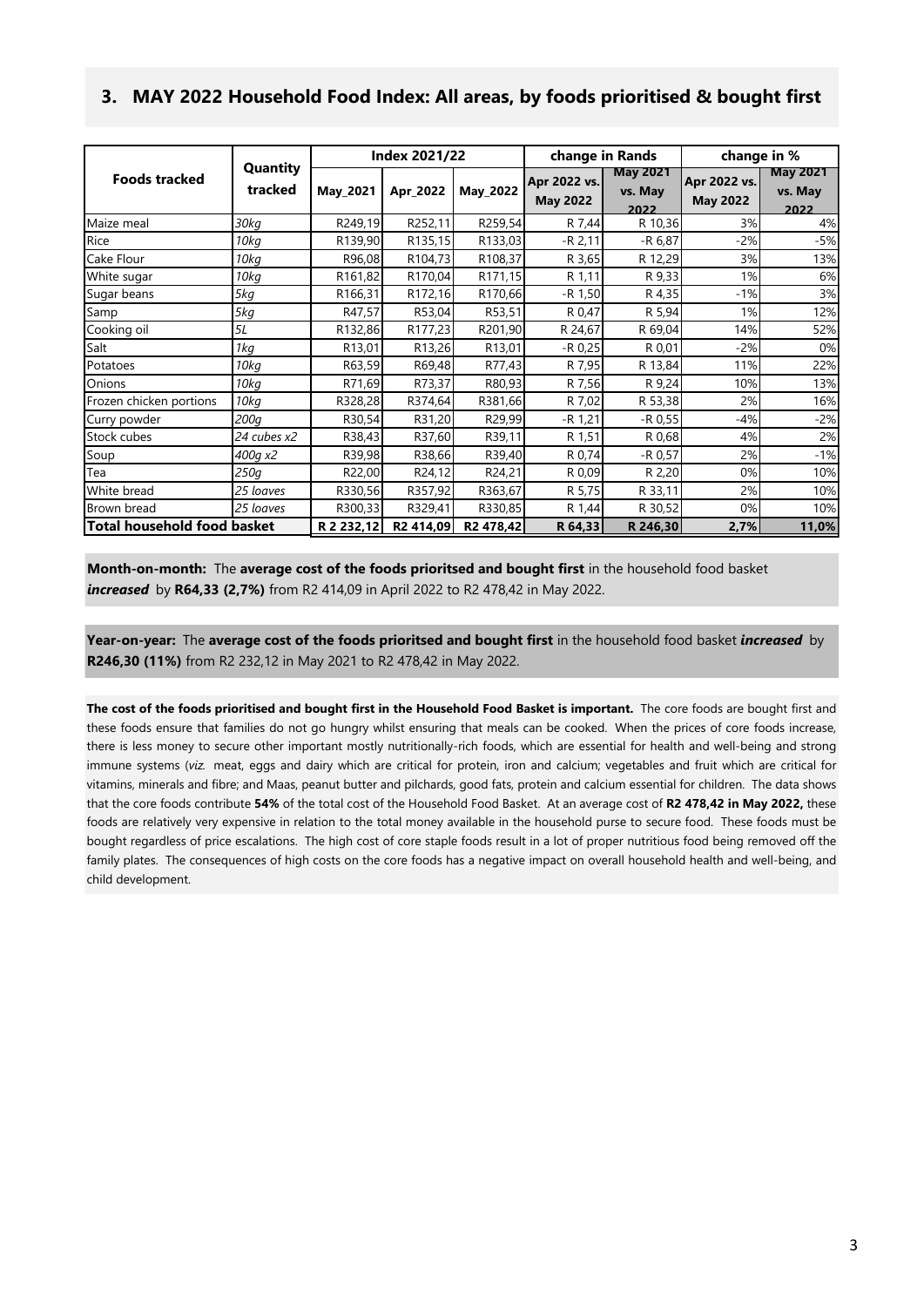|                                     |                     |            | <b>Index 2021/22</b> |                             |                                 | change in Rands                 | change in %                     |                                 |
|-------------------------------------|---------------------|------------|----------------------|-----------------------------|---------------------------------|---------------------------------|---------------------------------|---------------------------------|
| <b>Foods tracked</b>                | Quantity<br>tracked | May_2021   | Apr_2022             | May 2022                    | Apr 2022 vs.<br><b>May 2022</b> | May 2021 vs.<br><b>May 2022</b> | Apr 2022 vs.<br><b>May 2022</b> | May 2021 vs.<br><b>May 2022</b> |
|                                     |                     |            |                      | <b>Zero-rated foods</b>     |                                 |                                 |                                 |                                 |
| Maize meal                          | 30kg                | R249,19    | R252,11              | R259,54                     | R 7,44                          | R 10,36                         | 3%                              | 4%                              |
| Rice                                | 10 <sub>kq</sub>    | R139,90    | R135,15              | R133,03                     | $-R$ 2,11                       | $-R$ 6,87                       | $-2%$                           | $-5%$                           |
| Samp                                | 5kg                 | R47,57     | R53,04               | R53,51                      | R 0,47                          | R 5,94                          | 1%                              | 12%                             |
| Sugar beans                         | 5kg                 | R166,31    | R172,16              | R170,66                     | $-R 1,50$                       | R 4,35                          | $-1%$                           | 3%                              |
| Cooking oil                         | 5L                  | R132,86    | R177,23              | R201,90                     | R 24,67                         | R 69,04                         | 14%                             | 52%                             |
| Full cream milk                     | 6L                  | R77,99     | R80,73               | R81,37                      | R 0,65                          | R 3,39                          | 1%                              | 4%                              |
| Maas                                | 4L                  | R49,13     | R50,15               | R49,64                      | $-R$ 0,52                       | R 0,51                          | $-1%$                           | 1%                              |
| Eggs                                | 60 eggs             | R104,84    | R118,96              | R119,27                     | R 0,31                          | R 14,43                         | 0%                              | 14%                             |
| Potatoes                            | 10kg                | R63,59     | R69,48               | R77,43                      | R 7,95                          | R 13,84                         | 11%                             | 22%                             |
| Onions                              | 10 <sub>kq</sub>    | R71,69     | R73,37               | R80,93                      | R 7,56                          | R 9,24                          | 10%                             | 13%                             |
| <b>Tomatoes</b>                     | 6kg                 | R124,79    | R113,13              | R116,51                     | R 3,37                          | $-R$ 8,29                       | 3%                              | $-7%$                           |
| Carrots                             | 5kg                 | R37,53     | R35,38               | R40,71                      | R 5,33                          | R 3,18                          | 15%                             | 8%                              |
| Butternut                           | 10 <sub>kq</sub>    | R67,06     | R80,14               | R78,87                      | -R 1,28                         | R 11,80                         | $-2%$                           | 18%                             |
| Spinach                             | 8 bunches           | R92,16     | R105,35              | R115,15                     | R 9,80                          | R 23,00                         | 9%                              | 25%                             |
| Cabbage                             | 2 heads             | R35,63     | R37,18               | R38,30                      | R 1,12                          | R 2,67                          | 3%                              | 7%                              |
| <b>Green Pepper</b>                 | 2kq                 | R45,86     | R44,68               | R45,28                      | R 0,60                          | $-R$ 0,59                       | 1%                              | $-1%$                           |
| <b>Tinned pilchards</b>             | 6 tins              | R118,46    | R132,53              | R133,54                     | R 1,01                          | R 15,09                         | 1%                              | 13%                             |
| <b>Bananas</b>                      | 4kg                 | R62,36     | R67,53               | R68,04                      | R 0,51                          | R 5,68                          | 1%                              | 9%                              |
| <b>Apples</b>                       | 3kg                 | R36,86     | R40,84               | R38,20                      | $-R$ 2,64                       | R 1,34                          | $-6%$                           | 4%                              |
| Oranges                             | 7kg                 | R56,20     | R89,80               | R63,25                      | -R 26,55                        | R 7,06                          | $-30%$                          | 13%                             |
| <b>Brown bread</b>                  | 25 loaves           | R300,33    | R329,41              | R330,85                     | R 1,44                          | R 30,52                         | 0%                              | 10%                             |
| Cake flour                          | 10 <sub>k</sub> q   | R96,08     | R104,73              | R108,37                     | R 3,65                          | R 12,29                         | 3%                              | 13%                             |
| <b>Subtotal of zero-rated foods</b> |                     | R 2 176,39 | R 2 363,07           | R 2 404,36                  | R 41,29                         | R 227,97                        | 1,7%                            | 10,5%                           |
|                                     |                     |            |                      | <b>Foods subject to VAT</b> |                                 |                                 |                                 |                                 |
| White sugar                         | 10 <sub>kq</sub>    | 161,82     | 170,04               | 171,15                      | R 1,11                          | R 9,33                          | 1%                              | 6%                              |
| Frozen chicken portions             | 10 <sub>k</sub> q   | 328,28     | 374,64               | 381,66                      | R 7,02                          | R 53,38                         | 2%                              | 16%                             |
| Chicken feet                        | 2kq                 | 66,88      | 70,81                | 71,51                       | R 0,70                          | R 4,62                          | 1%                              | 7%                              |
| Gizzards                            | 2kg                 | 72,85      | 81,96                | 81,46                       | -R 0,50                         | R 8,61                          | $-1%$                           | 12%                             |
| Chicken livers                      | 2kg                 | 52,22      | 64,78                | 69,04                       | R 4,26                          | R 16,82                         | 7%                              | 32%                             |
| <b>Beef liver</b>                   | 2kq                 | 80,61      | 98,05                | 98,03                       | $-R 0,02$                       | R 17,42                         | 0%                              | 22%                             |
| <b>Beef</b>                         | 2kq                 | 155,36     | 179,31               | 178,62                      | $-R$ 0,69                       | R 23,26                         | 0%                              | 15%                             |
| <b>Wors</b>                         | 2kq                 | 120,09     | 129,06               | 132,95                      | R 3,89                          | R 12,87                         | 3%                              | 11%                             |
| Inyama yangapakhathi                | 2kq                 | 76,31      | 85,30                | 89,52                       | R 4,22                          | R 13,21                         | 5%                              | 17%                             |
| Fish                                | 2kq                 | 93,60      | 110,21               | 110,11                      | $-R$ 0,10                       | R 16,51                         | 0%                              | 18%                             |
| Salt                                | 1kg                 | 13,01      | 13,26                | 13,01                       | $-R$ 0,25                       | R 0,01                          | $-2%$                           | 0%                              |
| Stock                               | 48 cubes            | 38,43      | 37,60                | 39,11                       | R 1,51                          | R 0,68                          | 4%                              | 2%                              |
| Soup                                | 800 <sub>a</sub>    | 39,98      | 38,66                | 39,40                       | R 0,74                          | $-R$ 0,57                       | 2%                              | $-1%$                           |
| Curry powder                        | 400g                | 30,54      | 31,20                | 29,99                       | $-R 1,21$                       | $-R$ 0,55                       | $-4%$                           | $-2%$                           |
| Tea                                 | 200q                | 22,00      | 24,12                | 24,21                       | R 0,09                          | R 2,20                          | 0%                              | 10%                             |
| Cremora                             | 1kg                 | 36,56      | 41,47                | 41,33                       | $-R$ 0,14                       | R 4,77                          | 0%                              | 13%                             |
| Canned beans                        | 6 cans              | 66,51      | 71,53                | 71,66                       | R 0,14                          | R 5,15                          | 0%                              | 8%                              |
| Margarine                           | 1kg                 | 35,01      | 40,04                | 40,21                       | R 0,18                          | R 5,20                          | 0%                              | 15%                             |
| Peanut butter                       | 400g x2             | 64,21      | 65,07                | 64,80                       | $-R 0,27$                       | R 0,59                          | 0%                              | 1%                              |
| Polony                              | 2.5kg               | 46,76      | 64,00                | 63,71                       | $-R$ 0,29                       | R 16,95                         | 0%                              | 36%                             |
| Apricot jam                         | 900g                | 29,15      | 30,85                | 30,37                       | $-R 0,48$                       | R 1,23                          | $-2%$                           | 4%                              |
| White bread                         | 25 loaves           | 330,56     | 357,92               | 363,67                      | R 5,75                          | R 33,11                         | 2%                              | 10%                             |
| <b>Subtotal of VATable foods</b>    |                     | R1 960,72  | R 2 179,86           | R 2 205,53                  | R 25,67                         | R 244,81                        | 1,2%                            | 12,5%                           |
| Vatable foods (excl. VAT)           |                     | R1 704,98  | R1 895,53            | R1 917,85                   | R 22,32                         | R212,88                         | 1,2%                            | 12,5%                           |
| <b>VAT</b> total                    |                     | R255,75    | R284,33              | R287,68                     | R3,35                           | R31,93                          | 1,2%                            | 12,5%                           |
| <b>Total household food basket</b>  |                     | R4 137,11  | R4 542,93            | R4 609,89                   | R66,96                          | R472,78                         | 1,5%                            | 11,4%                           |

#### **4. MAY 2022 Household Food Index: Zero-rated vs. VAT**

**Month-on-month:** The **zero-rated foods** in the household food basket *increased* by **R41,29 (1,7%**) from R2 363,07 in April 2022 to R2 404,36 in May 2022.

**Year-on-year:** The **zero-rated foods** in the household food basket *increased* by **R227,97 (10,5%)** from R2 176,39 in May 2021 to R2 404,36 in May 2022.

**Month-on-month:** The **foods subject to VAT** in the household food basket *increased* by **R25,67 (1,2%**) from R2 179,86 in April 2022 to R2 205,53 in May 2022.

**Year-on-year:** The **foods subject to VAT** in the household food basket *increased* by **R244,81 (12,5%)** from R1 960,72 in May 2021 to R2 205,53 in May 2022.

**22/44** foods in the total household food basket are subject to VAT. Foods subject to VAT make up **48%** of the total cost of the household food basket. VAT on the total household food basket came to **R287,68 in May 2022**. This means **6,2%** of the household food basket is made up of VAT. A tax of **R287,68** is more than the cost of a large household's requirement of **30kg maize meal** per month **(in May 2022, 30kg maize meal cost R259,54**). VAT on basic foods stuffs is still very high and removes food off the plate.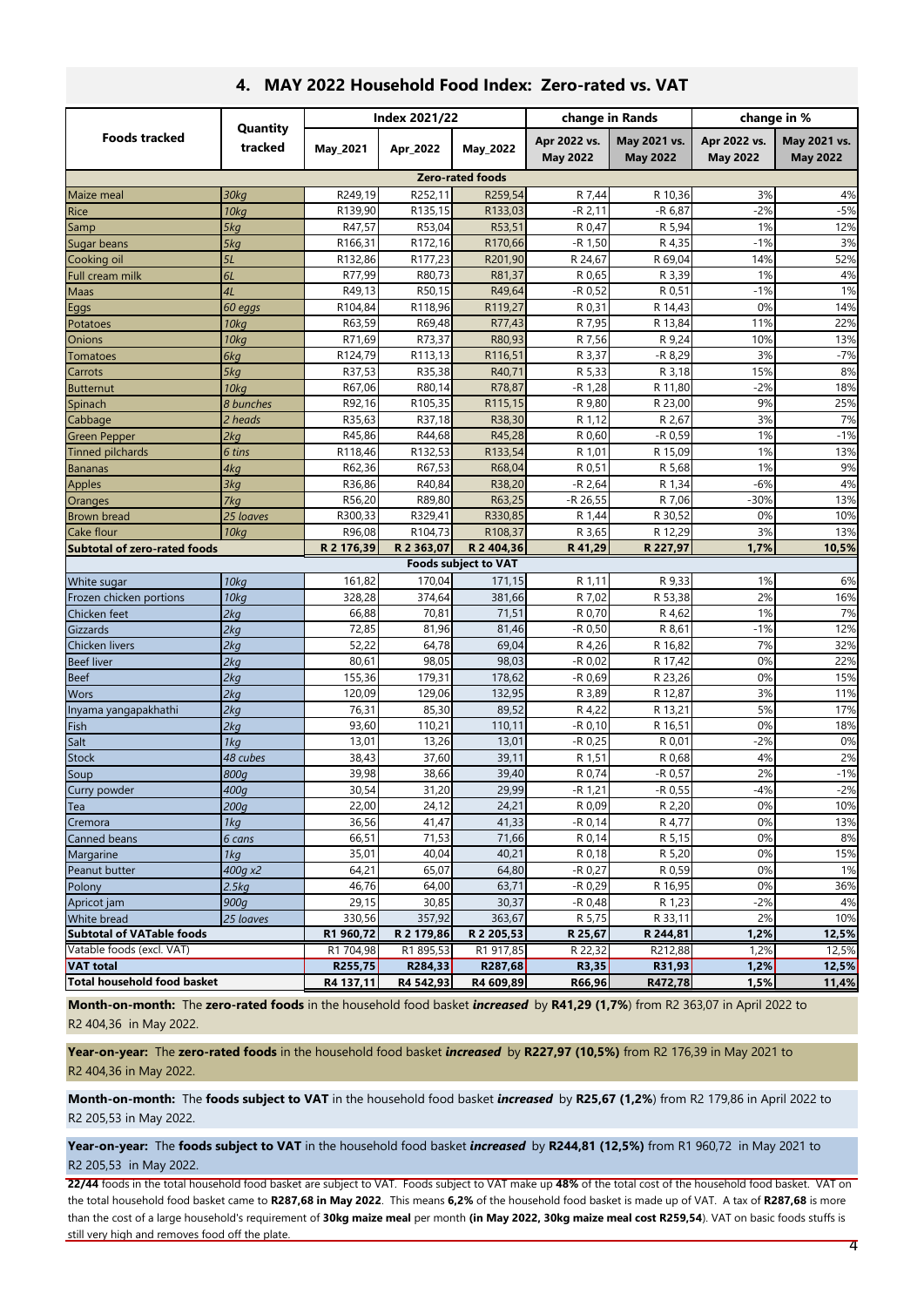## **5. MAY 2022 Household Domestic & Personal Hygiene Index: All areas**

|                                                  |                     |          | <b>Index 2021/22</b> |          | change in Rands                 |                                    |                                 | change in %                        |  |
|--------------------------------------------------|---------------------|----------|----------------------|----------|---------------------------------|------------------------------------|---------------------------------|------------------------------------|--|
| <b>Products tracked</b>                          | Quantity<br>tracked | May 2021 | Apr 2022             | May_2022 | Apr 2022 vs.<br><b>May 2022</b> | <b>May 2021</b><br>vs. May<br>2022 | Apr 2022 vs.<br><b>May 2022</b> | <b>May 2021</b><br>vs. May<br>2022 |  |
| Green bar soap                                   | 500g x8             | R67,86   | R77,30               | R87,97   | R 10,67                         | R 20,11                            | 14%                             | 30%                                |  |
| Washing powder                                   | 3kg                 | R66,61   | R75,58               | R76,45   | R 0,87                          | R 9,83                             | 1%                              | 15%                                |  |
| Dishwashing liquid                               | 750ml               | R27,60   | R28,46               | R28,17   | $-R$ 0,30                       | R 0,57                             | $-1%$                           | 2%                                 |  |
| Handy Andy                                       | 750ml               | R23,62   | R26,63               | R25,51   | $-R$ 1,11                       | R 1,89                             | $-4%$                           | 8%                                 |  |
| Jik                                              | 1,5L                | R38,47   | R39,01               | R39,13   | R 0,12                          | R 0,65                             | 0%                              | 2%                                 |  |
| Toilet paper                                     | 24 rolls            | R92,55   | R95,37               | R97,18   | R 1,82                          | R 4,63                             | 2%                              | 5%                                 |  |
| Bath soap                                        | 500g x4             | R57,01   | R62,64               | R62,32   | $-R 0,32$                       | R 5,32                             | $-1%$                           | 9%                                 |  |
| Toothpaste                                       | 100ml x3            | R43,47   | R47,07               | R49,65   | R 2,58                          | R 6,18                             | 5%                              | 14%                                |  |
| Vaseline                                         | 500a                | R36,03   | R43,03               | R44,21   | R 1,18                          | R 8,18                             | 3%                              | 23%                                |  |
| Cream                                            | big bottle x2       | R38,87   | R40,43               | R41,58   | R 1,14                          | R 2,71                             | 3%                              | 7%                                 |  |
| Roll-on deodorant                                | х4                  | R66,03   | R68,69               | R71,60   | R 2,91                          | R 5,57                             | 4%                              | 8%                                 |  |
| Spray-on deodorant                               | big spray x3        | R74,31   | R83,90               | R83,83   | $-R$ 0,07                       | R 9,52                             | 0%                              | 13%                                |  |
| Sanitary pads                                    | 2 big packs         | R62,42   | R69,78               | R70,38   | R 0,59                          | R 7,95                             | 1%                              | 13%                                |  |
| Shoe Polish                                      | 100ml               | R26,43   | R27,94               | R29,32   | R 1,38                          | R 2,89                             | 5%                              | 11%                                |  |
| Total household domestic and<br>hygiene products |                     | R 721,29 | R 785,84             | R 807,30 | R 21,46                         | R 86,01                            | 2,7%                            | 11,9%                              |  |

**Month-on-month:** The cost of the **household domestic and personal hygiene products basket** *increased* by **R21,46 (2,7%)** from R785,84 in April 2022 to R807,30 in May 2022.

**Year-on-year:** The cost of the **household domestic and personal hygiene products basket** *increased* by **R86,01 (11,9%)** from R721,29 in May 2021 to R807,30 in May 2022.

Domestic and personal hygiene products are critical expenses for safe hygiene and overall health and well being. The money needed to secure domestic and personal hygiene products are sourced from within the food budget. These products compete viciously in the food budget.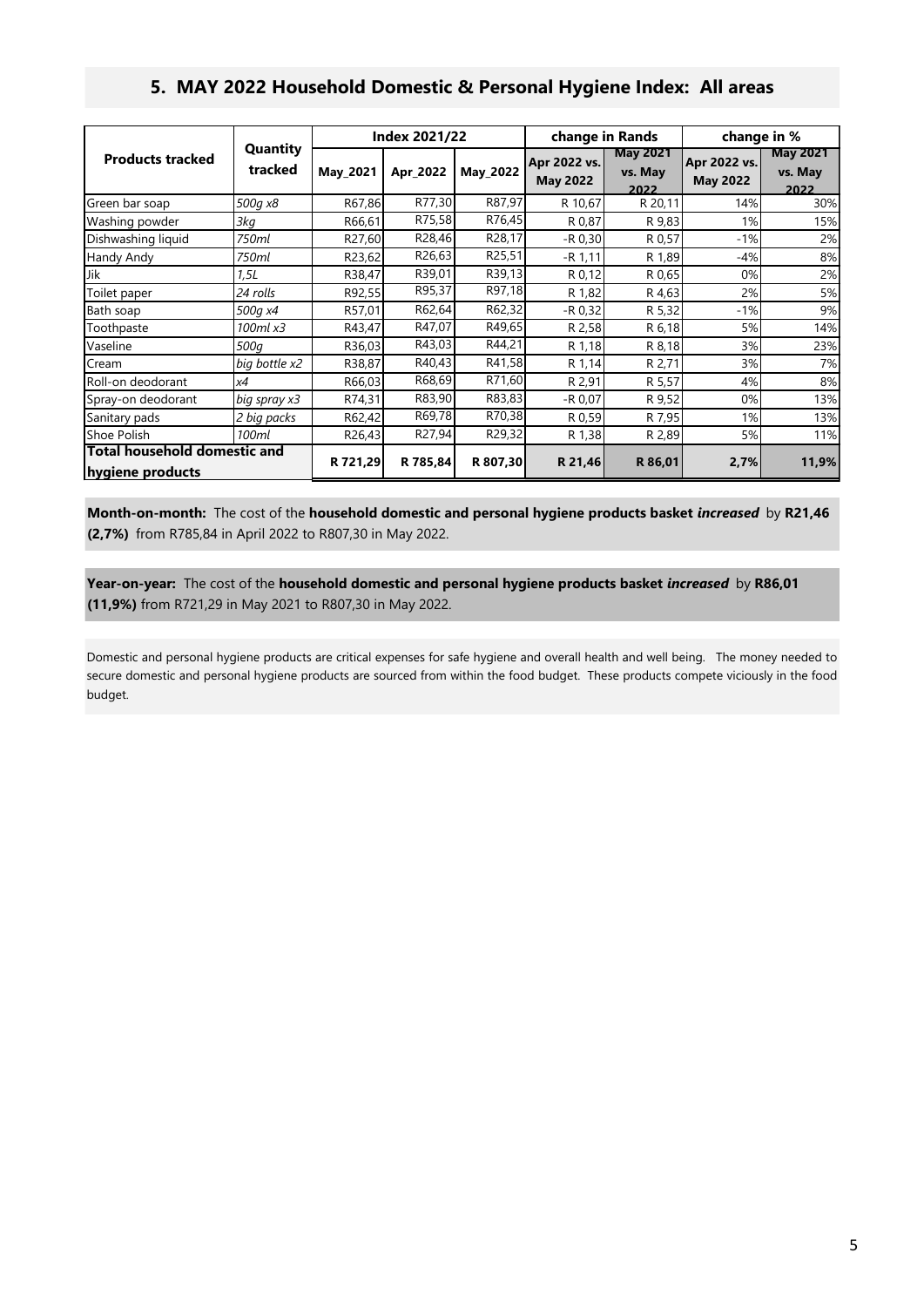|                             | Index 2021/22 |           |           | change in Rands                 |                                    | change in %                     |                                    |
|-----------------------------|---------------|-----------|-----------|---------------------------------|------------------------------------|---------------------------------|------------------------------------|
| By number of family members | May 2021      | Apr_2022  | May 2022  | Apr 2022 vs.<br><b>May 2022</b> | <b>May 2021</b><br>vs. May<br>2022 | Apr 2022 vs.<br><b>May 2022</b> | <b>May 2021</b><br>vs. May<br>2022 |
| Four $(4)$                  | R2 919.47     | R3 139,37 | R3 150.03 | R 10,66                         | R 230,56                           | 0.3%                            | 7.9%                               |
| Five $(5)$                  | R3 687,00     | R3 967.69 | R3 982.83 | R 15,14                         | R 295,83                           | 0.4%                            | 8,0%                               |
| Seven (7)                   | R5 097,92     | R5 485,62 | R5 506,23 | R 20,61                         | R 408,31                           | 0.4%                            | 8,0%                               |

#### **6. MAY 2022 Basic Nutritional Food Index: families**

**Month-on-month:** The cost of a **basic nutritional food basket for a family of 7 members** *increased* by **R20,61 (0,4%)** from R5 485,62 in April 2022 to to R5 506,23 in May 2022.

**Year-on-year:** The cost of a **basic nutritional food basket for a family of 7 members** *increased* by **R408,31 (8%)**  from R5 097,92 in May 2021 to R5 506,23 in May 2022.

In **May 2022** the difference in cost between the foods which families living on low incomes try and buy each month (the household food basket) and the foods which families would like to buy and should buy to meet basic nutrition (a basic nutritional food basket) was **R896,34 (R4 609,89 vs. R5 506,23).**

It means that in **May 2022**, families with seven members underspent on basic nutritional food by a *minimum of* **16% (R896,34).**

## **7. MAY 2022 Basic Nutritional Food Index: children**

|                              |          | <b>Index 2021/22</b> |                 |                                 | change in Rands                    | change in %                     |                                    |
|------------------------------|----------|----------------------|-----------------|---------------------------------|------------------------------------|---------------------------------|------------------------------------|
| By age of child              | May 2021 | Apr 2022             | <b>May 2022</b> | Apr 2022 vs.<br><b>May 2022</b> | <b>May 2021</b><br>vs. May<br>2022 | Apr 2022 vs.<br><b>May 2022</b> | <b>May 2021</b><br>vs. May<br>2022 |
| Small child aged 3-9 years   | R 655,29 | R704,28              | R705,22         | R 0,94                          | R49.93                             | 0,1%                            | 7,6%                               |
| Small child aged 10-13 years | R 711,41 | R766,30              | R769,01         | R 2.71                          | R 57,60                            | 0.4%                            | 8,1%                               |
| Girl child aged 14-18 years  | R 755,63 | R813,65              | R818,19         | R 4,54                          | R 62,56                            | 0.6%                            | 8,3%                               |
| Boy child aged 14-18 years   | R 853,27 | R917,16              | R921.41         | R 4,25                          | R 68,14                            | 0,5%                            | 8,0%                               |
| Average for all children     | R743,90  | R800,35              | R803,46         | R 3,11                          | R 59,56                            | 0,4%                            | 8,0%                               |

**Month-on-month:** The **average cost to feed a child a basic nutritious diet** *increased* by **R3,11 (0,4%)** from R800,35 in April 2022 to R803,46 in May 2022.

**Year-on-year:** The **average cost to feed a child a basic nutritious diet** *increased* by **R59,56 (8%)** from R743,90 in May 2021 to R803,46 in May 2022.

As children grow older, their nutritional requirements increase. It means that the cost of feeding a child increases in price as a child grows older and is also different for teenage girls and boys. The Child Support Grant is a fixed amount: it does not account for age.

The Child Support Grant is **R480**. (The increase for the 2022/23 term was **R20,** and came into effect in April 2022).

The food poverty line calculated by Statistics South Africa is **R624** per capita per month (latest April 2021).

In **May 2022** the average cost to feed a child a basic nutritious diet per month cost **R803,46.**

The Child Support Grant of **R480** is set below the food poverty line of **R624**, and further below the average cost of **R803,46** to secure a basic nutritious diet for a child in **May 2022.**

In **May 2022**, the Child Support Grant is **23% below** the food poverty line and **40% below** the average cost to secure a basic nutritious diet for a child.

#### **About the Basic Nutritional Food Index**

Households living on low incomes change their purchasing patterns in response to changes in affordability conditions. On low incomes, women buy the core staple foods first so that their families do not go hungry and for basic meals to be prepared. Where the money remaining is short, women have no choice but to drop foods from their trolleys or reduce the volumes of nutritionally rich foods in their trolleys. This has negative consequences for health, well-being, and nutrition. As financial and economic circumstances worsen, so too does household health and nutrition. The gap between what women are able to buy and what they need to buy for proper nutrition widens. The Basic Nutritional Food Basket is an attempt to track the cost of foods required for balanced nutrition, *viz* . the foods and the cost of these foods for families to ensure their health and nutrition and for children to grow and develop properly. The basket was designed in consultation with a Registered Dietician Philippa Barnard.

The Basic Nutritional Food Basket is an index on which we can start talking realistically about the cost of nutritious food, and the inadequacies of low wages and social grants. Importantly it ensures that current food expenditure (severly limited by affordability constraints) are not conflated with the food expenditure required to secure proper nutrition.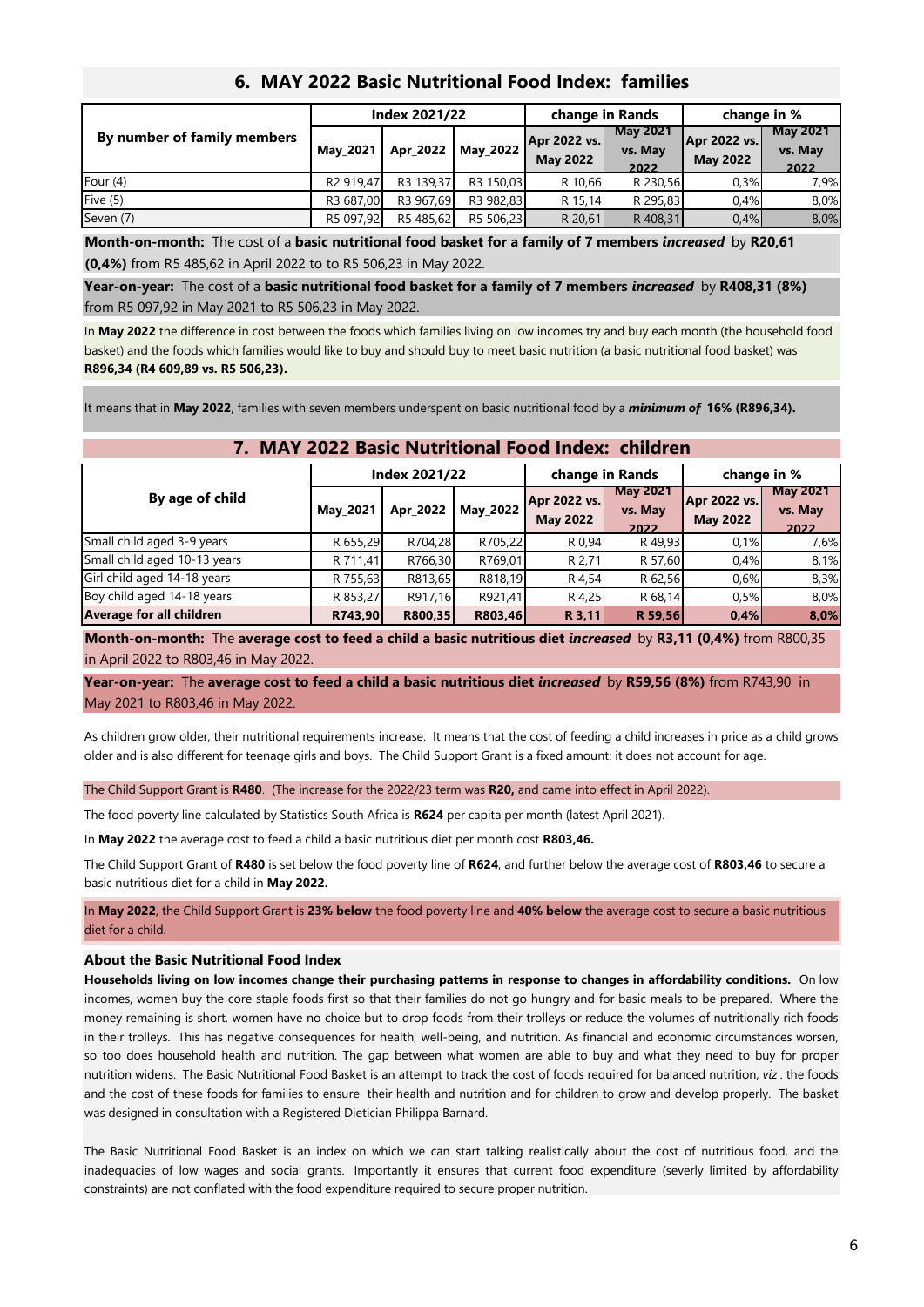#### **8. MAY 2022 National Minimum Wage Scenarios**

#### **Number of working days in May 2022 = 21days**

Affordability, in its simplest form, is relative to income levels and the cost of goods and services (expenses). Workers work to support their families. Workers, reasonably expect to cover the costs of goods and services needed for dignity and household functionality off their wages. In most Black South African households, only one family member works. This one wage must support, a reductive average of **4,5 persons in May 2022.** 

The Minister of Employment and Labour gazetted a **6,9%** annual increase on the National Minimum Wage, which took effect on the 1st of March 2022. For a worker*,* the 6,9% increment works out to be an extra R1.50 an hour, R12 for an 8-hour day, and if the full working-day month is worked (average 22 days), a R264 monthly increase. *The NMW increased by R1.50 from R21,69 per hour to R23,19 per hour.* 

The *NMW for Domestic Workers* has been equalised with General Workers and is R23,19 per hour.

The tables over the page provide income scenarios for households with workers remunerated at the National Minimum Wage level, as well as for different number of days and hours worked. Households do not prioritise paying for food first out of the wage. Instead households paid low incomes are forced to secure non-negotiable expenses like transport and electricity before food. Other important expenses like debt servicing, scholar transport, education and burial insurances, including household domestic and personal hygiene products also compete viciously in the purse.

A reasonable indicator of whether the NMW is improving the lives of workers is whether workers earning the NMW are able to secure the basic household expenses needed to live at a basic level of dignity and household functionality.

In the scenarios we pull out just 3 core worker expenses: transport to get to work and back; prepaid electricity and the cost of a basic basket of nutritional food for a family of 4 persons. We take the NMW in its various scenarios and subtract the cost of transport and electricity. We then look at the money remaining to buy food.

The last row in the tables highlights the minimum surplus/shortfall on food costs. If the NMW value is set at a reasonable level than we should see a surplus on the food costs, because households have a myriad of other expenses which also need to be secured. If however we see a shortfall on just the food costs, then we must conclude that the level at which the NMW has been set is inadequate because this scenario means that a worker cannot secure even the basic *cost of food let alone the other essential goods and services families require.* 

A note on the data in the scenarios: The NMW and social grant data is national data. The food data is based on the average cost of the PMBEJD Basic Nutritional Food Basket for a family of 4 persons for Joburg, Durban, Cape Town, Springbok and Pietermaritzburg. We use Pietermaritzburg-based costs as a proxy for the transport and electricity figures. On the first of July 2021, the electricity tariffs in Msunduzi Municipality increased by 14,59%. Annual taxi fare increases came into effect in October 2021 - data from the areas we track indicate that local taxi fares went up by R1-R2, and from R3-R5 for further distances. In Pietermaritzburg the local fares went up by R1, from R15 to *R16 a local fare (7%).*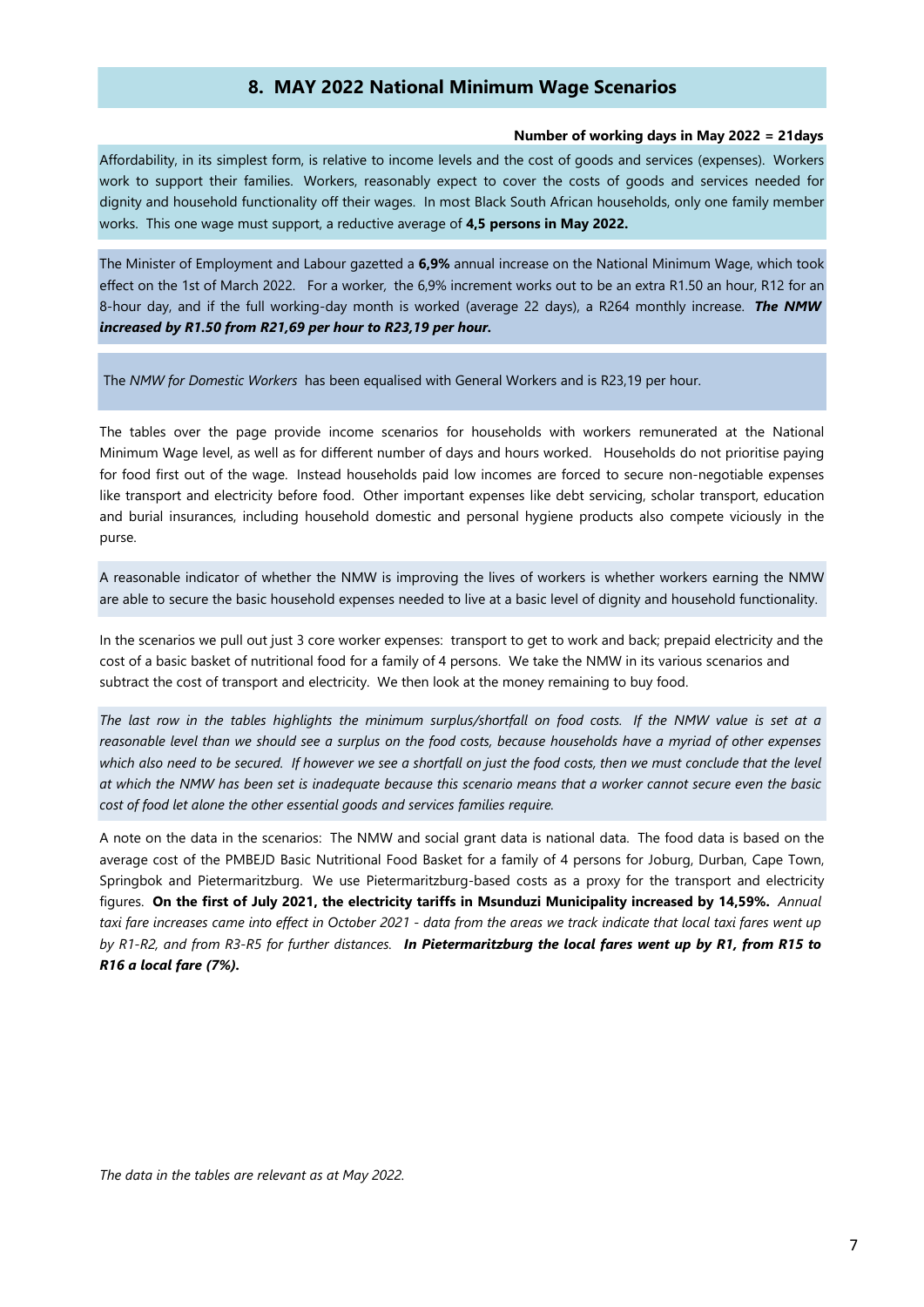The tables below calculates transport to work on 2 taxi fare, return (R16x4). The electricity charge is based on Msunduzi Municipality's prepaid tariffs (R2,09 per kWh). The table below provides scenarios for the NMW for General Workers at R23,19 an hour. The scenario provides for the maximum NMW for the maximum number of working days and hours; and for a 15 day working month and full 8-hours; and for a 15 day working month for 5 hours.

| <b>General Workers: at NMW</b>                 |                                                  |             |             |                        |                        | R23,19 an hour |
|------------------------------------------------|--------------------------------------------------|-------------|-------------|------------------------|------------------------|----------------|
| <b>Income</b>                                  | <b>Wage scenario 1</b>                           |             |             | <b>Wage scenario 2</b> | <b>Wage scenario 3</b> |                |
| Number of days worked                          |                                                  |             |             | 15                     |                        | 15             |
| Number of hours worked                         |                                                  | 8           |             |                        |                        |                |
| Remuneration rate                              |                                                  | R23,19      |             | R23,19                 |                        | R23,19         |
| Wage income                                    |                                                  | R3 895,92   |             | R <sub>2</sub> 782,80  |                        | R1 739,25      |
|                                                | <b>Wage scenario 2</b><br><b>Wage scenario 1</b> |             |             | <b>Wage scenario 3</b> |                        |                |
| <b>Wage income</b>                             | R3 895,92                                        |             | R2 782,80   |                        | R1 739,25              |                |
| <b>Household expenses</b>                      |                                                  | $%$ of wage |             | % of wage              |                        | $%$ of wage    |
| Transport to work (2 taxi, return)             | R1 344,00                                        | 34,5%       | R960,00     | 34,5%                  | R960,00                | 55,2%          |
| Prepaid electricity (350kWh)                   | R731,50                                          | 18,8%       | R731.50     | 26,3%                  | R731,50                | 42,1%          |
| Total for transport + electricity              | R2 075,50                                        | 53,3%       | R1 691,50   | 60,8%                  | R1 691,50              | 97,3%          |
| Money remaining to secure all other expenses   | R1 820,42                                        |             | R1 091,30   |                        | R47,75                 |                |
| Subtract: food (4 persons)                     | R3 150,03                                        |             | R3 150,03   |                        | R3 150,03              |                |
| <b>Minimum</b> surplus/shortfall on food costs | $-R1$ 329,61                                     | $-42,2%$    | $-R2058,73$ | $-65,4%$               | $-R3 102,28$           | $-98,5%$       |

All the scenarios above show that workers paid at the level of the NMW cannot meet even the 3 core household expenses on the NMW. This provides a stark indication of the deficiencies in low baseline wages. The NMW set at such a low level does not allow workers and their families the possibility to secure even their most basic expenses. Instead it appears from the data above that the NMW has worked to lock workers and their families into even deeper levels of poverty. Workers will have to cut back further on food and go into deeper levels of debt to cover wage shortfalls.

The National Minimum Wage is a poverty wage - it hurts workers, it reduces productivity in the workplace, and slows *down economic growth* . The maximum wage of **R3 895,92 in May 2022** when disbursed in a Black South African family of **4,5 persons is R865,76.** This is below the **upper-bound poverty line of R1 335** per capita per month**.** Set at such a low level, the NMW works to institutionalise the low-baseline wage regime and lock millions of workers into poverty. Small annual increments off such a low base, and which do not reflect inflation levels as experienced by workers (including not projecting inflation forward for workers in the entire 2022 term), means that workers on the NMW are getting poorer and poorer each year. **The minimum shortfall on food for a family is 42,2% in May** 2022. After securing transport and electricity workers are left with R1 820,42. If all of this money went to food, *then for a family of 4, it would provide R455,11 per person per month. The Food Poverty Line is R624.*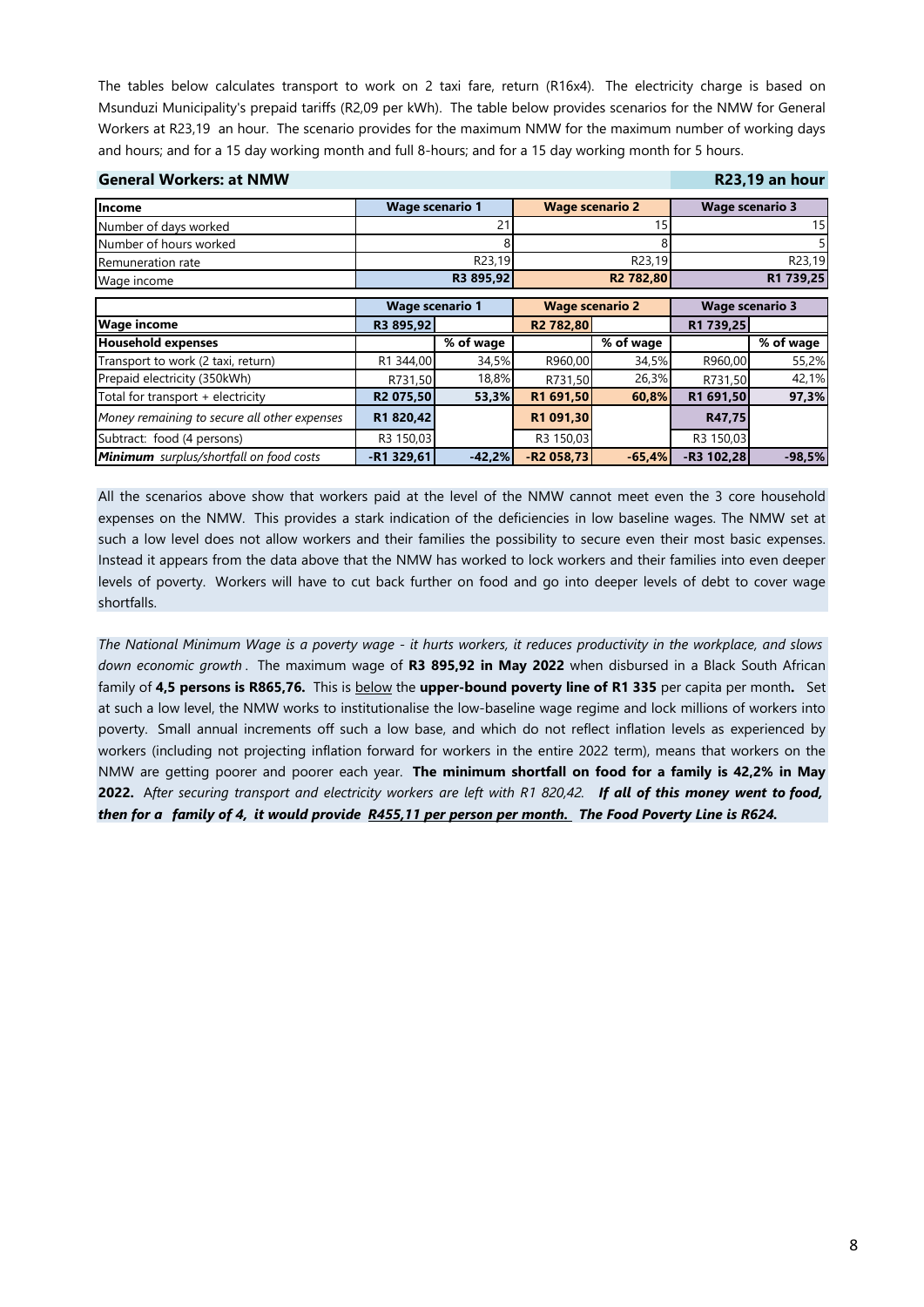|  |  | 9. MAY 2022 Household Food Basket: Per area, compared. |  |  |
|--|--|--------------------------------------------------------|--|--|
|--|--|--------------------------------------------------------|--|--|

| <b>Foods tracked</b>               | Quantity<br>tracked   | Joburg     | <b>Durban</b> | <b>Cape Town</b>    | <b>Springbok</b> | <b>Maritzburg</b> | Average    |
|------------------------------------|-----------------------|------------|---------------|---------------------|------------------|-------------------|------------|
| Maize meal                         | $\overline{3}$ 0 $kg$ | R273,93    | R234,72       | R271,22             | R230,97          | R276,57           | R259,54    |
| Rice                               | 10kg                  | R145,98    | R122,82       | R134,66             | R158,66          | R107,19           | R133,03    |
| Cake Flour                         | 10kg                  | R115,40    | R106,66       | R105,07             | R104,32          | R105,99           | R108,37    |
| White sugar                        | 70kg                  | R175,24    | R164,07       | R171,74             | R200,66          | R159,19           | R171,15    |
| Sugar beans                        | 5kg                   | R170,98    | R157,49       | R188,18             | R224,90          | R151,49           | R170,66    |
| Samp                               | 5kg                   | R61,27     | R50,49        | R50,99              | R59,97           | R40,74            | R53,51     |
| Cooking oil                        | 5L                    | R187,91    | R225,49       | R189,35             | R209,56          | R204,39           | R201,90    |
| Salt                               | 1kg                   | R14,99     | R13,99        | R7,57               | R17,99           | R15,99            | R13,01     |
| Potatoes                           | 10kg                  | R68,69     | R89,87        | R74,50              | R71,89           | R74,27            | R77,43     |
| Onions                             | 10kg                  | R73,78     | R89,86        | R77,86              | R85,69           | R77,70            | R80,93     |
| Frozen chicken portions            | 10kg                  | R362,99    | R393,94       | R364,84             | R408,72          | R419,92           | R381,66    |
| Curry powder                       | 200 <sub>a</sub>      | R30,48     | R28,74        | R31,35              | R29,66           | R28,99            | R29,99     |
| Stock cubes                        | 24 cubes x2           | R39,78     | R38,65        | R39,81              | R39,31           | R36,78            | R39,11     |
| Soup                               | 400g x2               | R39,92     | R39,15        | R46,09              | R39,98           | R26,38            | R39,40     |
| Tea                                | 250g                  | R24,74     | R23,99        | R23,95              | R24,99           | R23,59            | R24,21     |
| Full cream milk                    | 6L                    | R85,57     | R86,57        | R72,81              | R71,66           | R85,19            | R81,37     |
| Maas                               | 4L                    | R48,35     | R47,07        | R52,99              | R58,65           | R47,19            | R49,64     |
| Eggs                               | 60 eggs               | R111,04    | R120,65       | R120,98             | R148,65          | R113,98           | R119,27    |
| Chicken feet                       | 2kg                   | R83,73     | R81,67        | R39,31              | R65,98           | R78,94            | R71,51     |
| Gizzards                           | 2kg                   | R85,48     | R83,69        | R69,69              | R73,98           | R91,44            | R81,46     |
| Chicken livers                     | 2kg                   | R65,65     | R74,50        | R57,23              | R100,98          | R73,94            | R69,04     |
| <b>Beef liver</b>                  | 2kg                   | R99,73     | R101.44       | R86,73              | R115,98          | R102,59           | R98,03     |
| Beef                               | 2kg                   | R179,48    | R187,69       | R163,71             | R179,98          | R187,94           | R178,62    |
| Wors                               | 2kg                   | R125,82    | R154,44       | R113,48             | R131,98          | R147,25           | R132,95    |
| Inyama yangaphakathi               | 2kg                   | R93,36     | R91,93        | R75,32              | R109,98          | R95,25            | R89,52     |
| Fish                               | 2kg                   | R88,48     | R113,07       | R119,65             | R161,98          | R107,94           | R110,11    |
| Tomatoes                           | 6kg                   | R115,41    | R124,18       | R121,41             | R117,94          | R74,65            | R116,51    |
| Carrots                            | 5kg                   | R38,80     | R50,90        | R <sub>30</sub> ,29 | R49,96           | R37,79            | R40,71     |
| <b>Butternut</b>                   | 10kg                  | R80,47     | R92,81        | R66,30              | R88,85           | R67,48            | R78,87     |
| Spinach                            | 8 bunches             | R119,03    | R145,95       | R95,56              | R93,25           | R49,94            | R115,15    |
| Cabbage                            | $\overline{2}$ heads  | R31,07     | R36,65        | R46,99              | R43,98           | R35,98            | R38,30     |
| Green pepper                       | 2kq                   | R38,22     | R45,38        | R43,62              | R74,64           | R46,98            | R45,28     |
| Cremora                            | 800g                  | R46,23     | R40,57        | R38,32              | R37,32           | R40,99            | R41,33     |
| Tinned pilchards                   | 400g x6               | R132,31    | R138,44       | R130,44             | R133,94          | R131,95           | R133,54    |
| Canned beans                       | 410g x6               | R72,16     | R70,96        | R69,94              | R70,94           | R76,74            | R71,66     |
| Bananas                            | 4kg                   | R75,09     | R67,29        | R66,51              | R70,61           | R50,63            | R68,04     |
| Apples                             | Зkg                   | R39,34     | R41,49        | R38,35              | R31,98           | R31,19            | R38,20     |
| Orange                             | 7kg                   | R57,03     | R70,51        | R60,13              | R86,26           | R47,49            | R63,25     |
| Margarine                          | 1kg                   | R45,32     | R39,24        | R36,41              | R37,32           | R41,19            | R40,21     |
| Peanut butter                      | 400g x2               | R70,15     | R63,65        | R61,15              | R71,98           | R59,18            | R64,80     |
| Polony                             | 2.5kg                 | R71,78     | R61,59        | R56,39              | R56,49           | R66,74            | R63,71     |
| Apricot jam                        | 900 <sub>a</sub>      | R31,82     | R28,99        | R28,82              | R35,32           | R30,99            | R30,37     |
| White bread                        | 25 loaves             | R369,29    | R353,98       | R368,56             | R358,08          | R365,38           | R363,67    |
| Brown bread                        | 25 loaves             | R340,23    | R314,40       | R336,27             | R341,42          | R327,88           | R330,85    |
| <b>Total household food basket</b> |                       | R 4 626,51 | R 4 709,59    | R 4 444,52          | R 4 927,36       | R 4 463,96        | R 4 609,89 |

The difference in cost of the total household food basket in Joburg, Durban and Cape Town is consistent at around ±R150. Springbok and Pietermaritzburg tend to be outliers in the data (Springbok being highest, and Pietermaritzburg being lowest). *This month Durban* and the outlier Pietermaritzburg have increased at much higher levels than Joburg and Cape Town. The average cost (weighted) of the **total household food basket in May 2022 is R4 609,89.**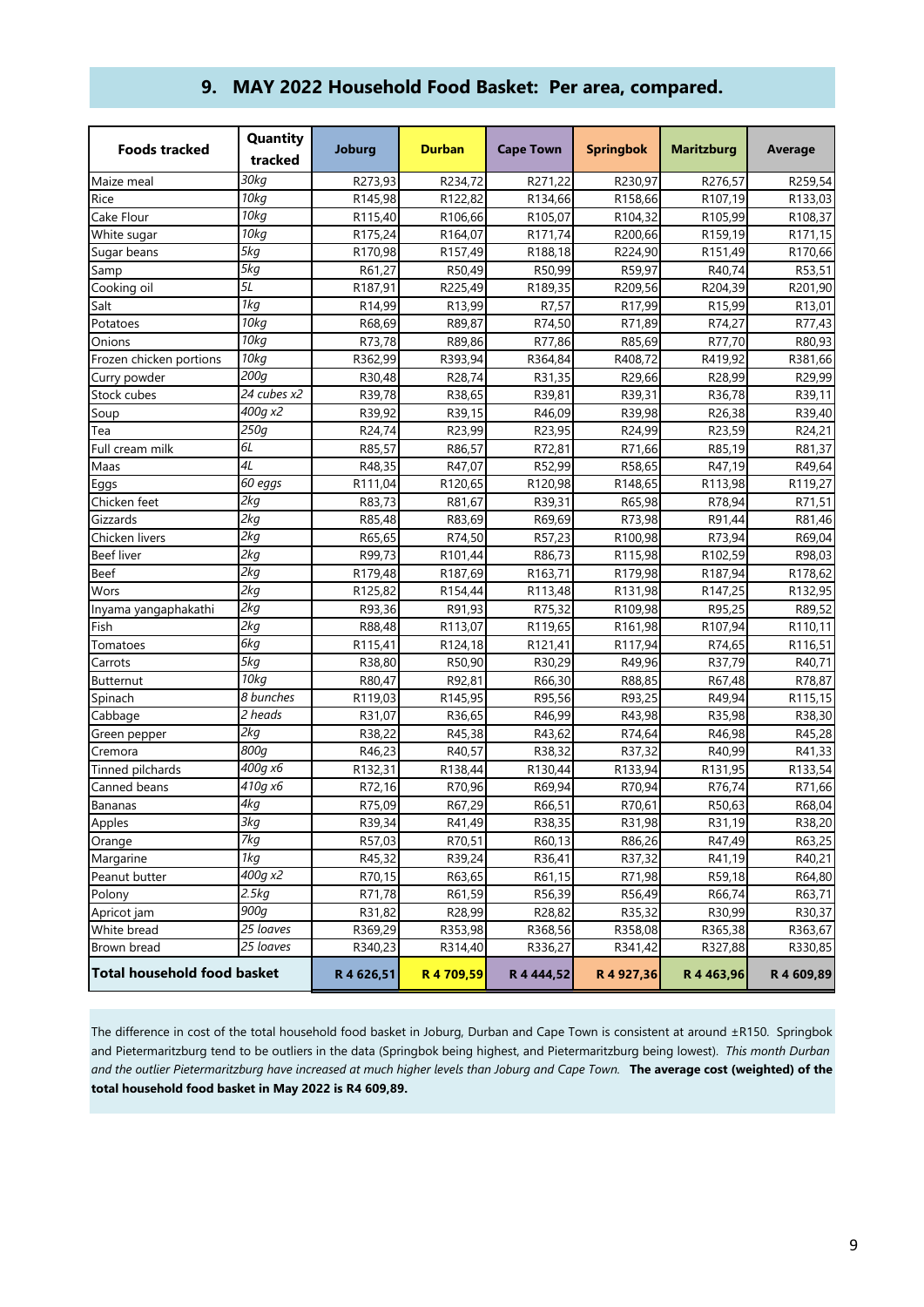|                                    |                     |            | <b>Index 2021/22</b> |                     | change in Rands                 |                            | change in %                     |                            |  |
|------------------------------------|---------------------|------------|----------------------|---------------------|---------------------------------|----------------------------|---------------------------------|----------------------------|--|
| <b>Foods tracked</b>               | Quantity<br>tracked | May_2021   | Apr 2022             | May_2022            | Apr 2022 vs.<br><b>May 2022</b> | <b>May 2021</b><br>vs. May | Apr 2022 vs.<br><b>May 2022</b> | <b>May 2021</b><br>vs. May |  |
|                                    |                     |            |                      |                     |                                 | 2022                       |                                 | 2022                       |  |
| Maize meal                         | 30kg                | R248,72    | R265,22              | R273,93             | R 8,71                          | R 25,21                    | 3%                              | 10%                        |  |
| Rice                               | 10kg                | R152,91    | R146,07              | R145,98             | $-R$ 0,08                       | $-R$ 6,92                  | 0%                              | $-5%$                      |  |
| Cake Flour                         | 10kg                | R102,66    | R111,03              | R115,40             | R 4,37                          | R 12,74                    | 4%                              | 12%                        |  |
| White sugar                        | 10kg                | R166,87    | R172,16              | R175,24             | R 3,08                          | R 8,38                     | 2%                              | 5%                         |  |
| Sugar beans                        | 5kg                 | R168,69    | R169,57              | R170,98             | R 1,42                          | R 2,29                     | 1%                              | 1%                         |  |
| Samp                               | 5kg                 | R47,87     | R58,61               | R61,27              | R 2,66                          | R 13,40                    | 5%                              | 28%                        |  |
| Cooking oil                        | 5L                  | R137,82    | R172,73              | R <sub>187,91</sub> | R 15,17                         | R 50,08                    | 9%                              | 36%                        |  |
| Salt                               | 1kq                 | R14,74     | R15,16               | R14,99              | $-R$ 0,17                       | R 0,25                     | $-1%$                           | 2%                         |  |
| Potatoes                           | 10kg                | R60,08     | R67,71               | R68,69              | R 0.97                          | R 8,60                     | 1%                              | 14%                        |  |
| Onions                             | 10kg                | R60,63     | R65,49               | R73,78              | R 8,28                          | R 13,15                    | 13%                             | 22%                        |  |
| Frozen chicken portions            | 10kg                | R321,74    | R350,24              | R362,99             | R 12,75                         | R 41,25                    | 4%                              | 13%                        |  |
| Curry powder                       | 200g                | R32,41     | R31,41               | R30,48              | -R 0,92                         | $-R$ 1,92                  | $-3%$                           | $-6%$                      |  |
| Stock cubes                        | 24 cubes x2         | R40,25     | R36,58               | R39,78              | R 3,20                          | $-R 0,47$                  | 9%                              | $-1%$                      |  |
| Soup                               | 400g x2             | R43,97     | R40,42               | R39,92              | -R 0,50                         | -R 4,05                    | $-1%$                           | $-9%$                      |  |
| Tea                                | 250g                | R23,24     | R24,91               | R24,74              | $-R 0,17$                       | R 1,50                     | $-1%$                           | 6%                         |  |
| Full cream milk                    | 6L                  | R79,82     | R82,62               | R85,57              | R 2,96                          | R 5,75                     | 4%                              | 7%                         |  |
| Maas                               | 4L                  | R48,71     | R49,90               | R48,35              | -R 1,55                         | $-R$ 0,36                  | $-3%$                           | $-1%$                      |  |
| Eggs                               | 60 eggs             | R100,82    | R111,23              | R111,04             | $-R 0,20$                       | R 10,22                    | 0%                              | 10%                        |  |
| Chicken feet                       | 2kq                 | R85,24     | R88,48               | R83,73              | -R 4,75                         | $-R$ 1,50                  | $-5%$                           | $-2%$                      |  |
| Gizzards                           | 2kq                 | R69,73     | R82,23               | R85,48              | R 3,25                          | R 15,75                    | 4%                              | 23%                        |  |
| Chicken livers                     | 2kq                 | R53,96     | R63,23               | R65,65              | R 2,42                          | R 11,69                    | 4%                              | 22%                        |  |
| <b>Beef liver</b>                  | 2kq                 | R79,60     | R101,57              | R99,73              | -R 1,83                         | R 20,14                    | $-2%$                           | 25%                        |  |
| Beef                               | 2kq                 | R150,49    | R177,11              | R179,48             | R 2,37                          | R 29,00                    | 1%                              | 19%                        |  |
| Wors                               | 2kq                 | R116,24    | R121,24              | R125,82             | R 4,58                          | R 9,58                     | 4%                              | 8%                         |  |
| Inyama yangaphakathi               | 2kg                 | R72,40     | R85,98               | R93,36              | R 7,38                          | R 20,96                    | 9%                              | 29%                        |  |
| Fish                               | 2kg                 | R76,52     | R89,36               | R88,48              | -R 0,88                         | R 11,97                    | $-1%$                           | 16%                        |  |
| Tomatoes                           | 6kg                 | R125,97    | R121,03              | R115,41             | $-R 5,62$                       | -R 10,56                   | $-5%$                           | $-8%$                      |  |
| Carrots                            | 5kg                 | R45,08     | R38,17               | R38,80              | R 0,64                          | $-R$ 6,28                  | 2%                              | $-14%$                     |  |
| Butternut                          | 10kg                | R86,68     | R85,78               | R80,47              | $-R 5,31$                       | $-R$ 6,21                  | $-6%$                           | $-7%$                      |  |
| Spinach                            | 8 bunches           | R98,60     | R97,06               | R119,03             | R 21,97                         | R 20,44                    | 23%                             | 21%                        |  |
| Cabbage                            | 2 heads             | R33,38     | R32,18               | R31,07              | $-R$ 1,11                       | $-R$ 2,31                  | $-3%$                           | $-7%$                      |  |
| Green pepper                       | 2kq                 | R39,05     | R37,85               | R38,22              | R 0,38                          | $-R$ 0,83                  | 1%                              | $-2%$                      |  |
| Cremora                            | 800g                | R37,16     | R44,16               | R46,23              | R 2,08                          | R 9,08                     | 5%                              | 24%                        |  |
| Tinned pilchards                   | 400g x6             | R119,10    | R134,11              | R132,31             | $-R 1,80$                       | R 13,21                    | $-1%$                           | 11%                        |  |
| Canned beans                       | 410a x6             | R68.04     | R72.91               | R72,16              | $-R$ 0.75                       | R 4.11                     | $-1%$                           | 6%                         |  |
| Bananas                            | 4kg                 | R62,64     | R76,72               | R75,09              | $-R 1,64$                       | R 12,45                    | $-2%$                           | 20%                        |  |
| Apples                             | 3kg                 | R42,88     | R44,25               | R39,34              | $-R$ 4,91                       | $-R$ 3,54                  | $-11%$                          | $-8%$                      |  |
| Oranges                            | 7kg                 | R48,05     | R79,31               | R57,03              | -R 22,29                        | R 8,98                     | $-28%$                          | 19%                        |  |
| Margarine                          | 1kg                 | R39,49     | R41,82               | R45,32              | R 3,49                          | R 5,83                     | 8%                              | 15%                        |  |
| Peanut butter                      | 400g x2             | R66,81     | R70,31               | R70,15              | -R 0,17                         | R 3,33                     | 0%                              | 5%                         |  |
| Polony                             | 2.5kg               | R44,71     | R70,78               | R71,78              | R 1,00                          | R 27,07                    | 1%                              | 61%                        |  |
| Apricot jam                        | 900g                | R28,66     | R32,32               | R31,82              | $-R$ 0,51                       | R 3,16                     | $-2%$                           | 11%                        |  |
| White bread                        | 25 loaves           | R339,59    | R365,96              | R369,29             | R 3,33                          | R 29,70                    | 1%                              | 9%                         |  |
| Brown bread                        | 25 loaves           | R303,66    | R338,13              | R340,23             | R 2,10                          | R 36,57                    | 1%                              | 12%                        |  |
| <b>Total household food basket</b> |                     | R 4 185,63 | R4 563,09            | R4 626,51           | R 63,43                         | R 440,88                   | 1,4%                            | 10,5%                      |  |

# **10. MAY 2022 Household Food Index: Johannesburg**

**Month-on-month:** The cost of the **Joburg household food basket** *increased* by **R63,43 (1,4%)** from R4 563,09 in April 2022 to R4 626,51 in May 2022.

**Year-on-year:** The cost of the **Joburg household food basket** *increased* by **R440,88 (10,5%)** from R4 185,63 in May 2021 to R4 626,51 in May 2022.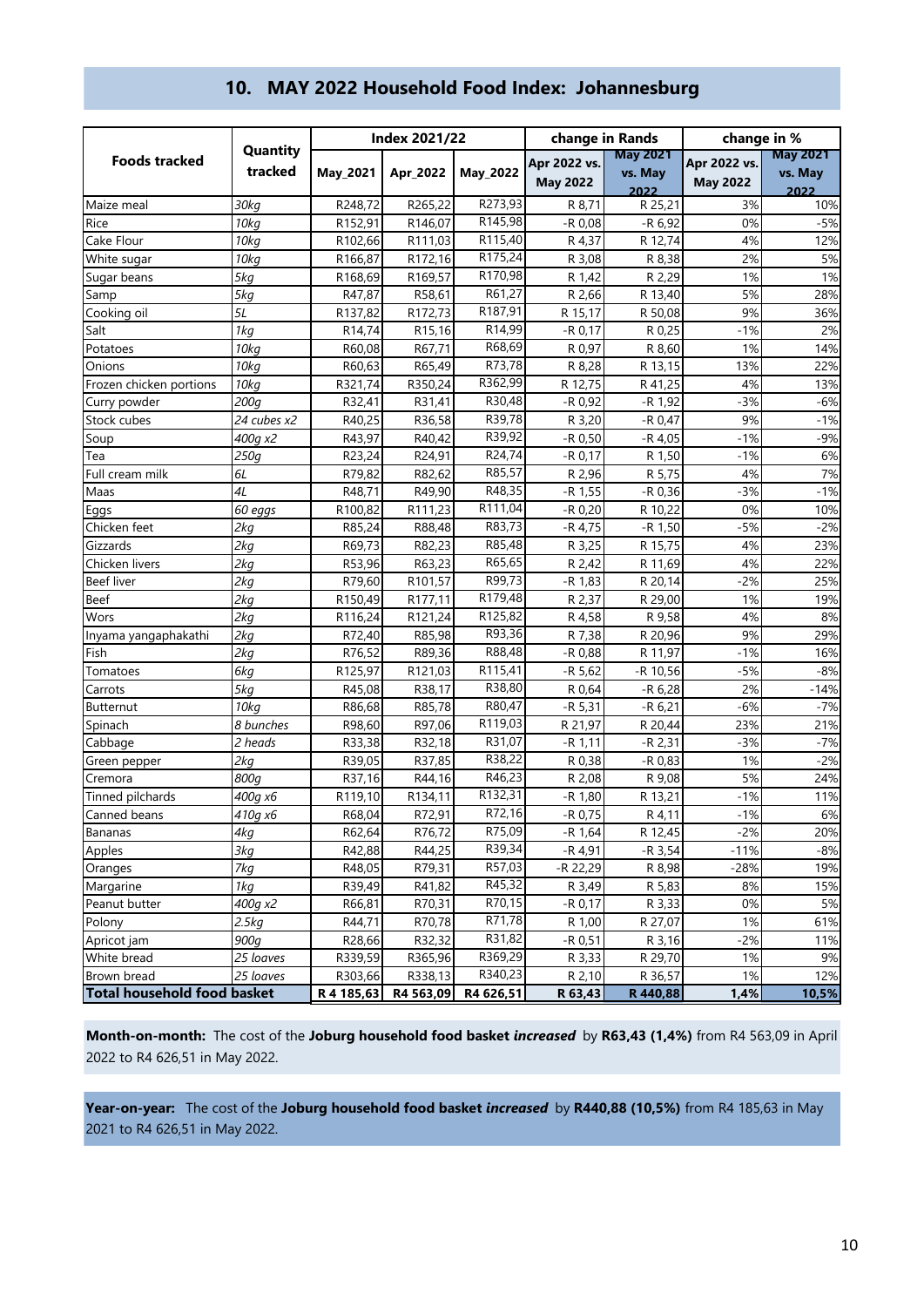|                                    |             |                      | <b>Index 2021/22</b> |                     | change in Rands     |                 | change in %         |                 |
|------------------------------------|-------------|----------------------|----------------------|---------------------|---------------------|-----------------|---------------------|-----------------|
| <b>Foods tracked</b>               | Quantity    |                      |                      |                     | <b>Apr 2022 vs.</b> | <b>May 2021</b> | <b>Apr 2022 vs.</b> | <b>May 2021</b> |
|                                    | tracked     | May_2021             | Apr 2022             | May_2022            | <b>May 2022</b>     | vs. May         | <b>May 2022</b>     | vs. May         |
| Maize meal                         | 30kg        | R233,70              | R219,47              | R234,72             | R 15,25             | 2022<br>R 1,02  | 7%                  | 2022<br>0%      |
| Rice                               | 10kg        | R133,66              | R129,57              | R122,82             | $-R$ 6,75           | -R 10,83        | $-5%$               | $-8%$           |
| Cake Flour                         | 10kg        | R91,32               | R99,57               | R106,66             | R 7,08              | R 15,33         | 7%                  | 17%             |
| White sugar                        | 70kg        | R150,91              | R164,41              | R164,07             | $-R$ 0,33           | R 13,17         | 0%                  | 9%              |
| Sugar beans                        | 5kg         | R155,88              | R163,91              | R <sub>157,49</sub> | $-R 6,42$           | R 1,61          | $-4%$               | 1%              |
| Samp                               | 5kg         | R47,32               | R51,86               | R50,49              | $-R$ 1,37           | R 3,17          | $-3%$               | 7%              |
| Cooking oil                        | 5L          | R <sub>128</sub> ,57 | R189,57              | R225,49             | R 35,92             | R 96,92         | 19%                 | 75%             |
| Salt                               | 1kg         | R13,74               | R13,91               | R13,99              | R 0,08              | R 0,25          | 1%                  | 2%              |
| Potatoes                           | 10kg        | R67,01               | R72,84               | R89,87              | R 17,03             | R 22,86         | 23%                 | 34%             |
| Onions                             | 10kg        | R75,24               | R81,53               | R89,86              | R 8,33              | R 14,62         | 10%                 | 19%             |
| Frozen chicken portions            | 10kg        | R332,09              | R379,69              | R393,94             | R 14,25             | R 61,85         | 4%                  | 19%             |
| Curry powder                       | 200g        | R29,57               | R29,82               | R28,74              | $-R 1,08$           | $-R 0,83$       | $-4%$               | $-3%$           |
| Stock cubes                        | 24 cubes x2 | R37,65               | R40,65               | R38,65              | $-R 2,00$           | R 1,00          | $-5%$               | 3%              |
| Soup                               | 400g x2     | R39,80               | R39,15               | R39,15              | R 0,00              | $-R$ 0,65       | 0%                  | $-2%$           |
| Tea                                | 250g        | R22,49               | R23,82               | R23,99              | R 0,17              | R 1,50          | 1%                  | 7%              |
| Full cream milk                    | 6L          | R81,07               | R82,57               | R86,57              | R 4,00              | R 5,50          | 5%                  | 7%              |
| Maas                               | 4L          | R46,91               | R46,74               | R47,07              | R 0,33              | R 0,17          | 1%                  | 0%              |
| Eggs                               | 60 eggs     | R102,48              | R118,65              | R120,65             | R 2,00              | R 18,17         | 2%                  | 18%             |
| Chicken feet                       | 2kg         | R78,81               | R73,38               | R81,67              | R 8,29              | R 2,86          | 11%                 | 4%              |
| Gizzards                           | 2kg         | R76,19               | R87,44               | R83,69              | $-R$ 3,75           | R 7,50          | $-4%$               | 10%             |
| Chicken livers                     | 2kg         | R63,69               | R66,50               | R74,50              | R 8,00              | R 10,82         | 12%                 | 17%             |
| <b>Beef liver</b>                  | 2kg         | R81,44               | R100,94              | R101,44             | R 0,50              | R 20,00         | 0%                  | 25%             |
| Beef                               | 2kg         | R152,19              | R195,94              | R187,69             | $-R$ 8,25           | R 35,50         | $-4%$               | 23%             |
| Wors                               | 2kg         | R126,94              | R153,44              | R154,44             | R 1,00              | R 27,50         | 1%                  | 22%             |
| Inyama yangaphakathi               | 2kg         | R72,24               | R86,44               | R91,93              | R 5,49              | R 19,69         | 6%                  | 27%             |
| Fish                               | 2kg         | R96,19               | R113,94              | R113,07             | $-R$ 0,86           | R 16,89         | $-1%$               | 18%             |
| Tomatoes                           | 6kg         | R146,12              | R127,31              | R124,18             | $-R$ 3,13           | -R 21,94        | $-2%$               | $-15%$          |
| Carrots                            | 5kg         | R36,82               | R35,07               | R50,90              | R 15,82             | R 14,07         | 45%                 | 38%             |
| Butternut                          | 10kg        | R67,57               | R81,63               | R92,81              | R 11,18             | R 25,24         | 14%                 | 37%             |
| Spinach                            | 8 bunches   | R97,26               | R138,92              | R145,95             | R 7,03              | R 48,69         | 5%                  | 50%             |
| Cabbage                            | 2 heads     | R35,07               | R35,81               | R36,65              | R 0,84              | R 1,58          | 2%                  | 5%              |
| Green pepper                       | 2kg         | R54,58               | R47,58               | R45,38              | $-R$ 2,20           | $-R9,20$        | $-5%$               | $-17%$          |
| Cremora                            | 800g        | R36,24               | R39,99               | R40,57              | R 0,58              | R 4,33          | 1%                  | 12%             |
| Tinned pilchards                   | 400g x6     | R122,44              | R136,95              | R138,44             | R 1,50              | R 16,00         | 1%                  | 13%             |
| <b>Canned beans</b>                | 410а х6     | R66,95               | R68,46               | R70,96              | R 2,50              | R 4.01          | 4%                  | 6%              |
| <b>Bananas</b>                     | 4kg         | R65,29               | R66,96               | R67,29              | R 0,33              | R 2,00          | 0%                  | 3%              |
| Apples                             | 3kg         | R34,74               | R40,07               | R41,49              | R 1,42              | R 6,75          | 4%                  | 19%             |
| Oranges                            | 7kg         | R66,05               | R87,48               | R70,51              | -R 16,96            | R 4,47          | $-19%$              | 7%              |
| Margarine                          | 1kg         | R31,99               | R42,99               | R39,24              | $-R$ 3,75           | R 7,25          | $-9%$               | 23%             |
| Peanut butter                      | 400g x2     | R66,15               | R63,15               | R63,65              | R 0,50              | $-R$ 2,50       | 1%                  | $-4%$           |
| Polony                             | 2.5kg       | R49,43               | R61,10               | R61,59              | R 0,49              | R 12,16         | 1%                  | 25%             |
| Apricot jam                        | 900g        | R29,66               | R29,07               | R28,99              | $-R$ 0,08           | $-R 0,67$       | 0%                  | $-2%$           |
| White bread                        | 25 loaves   | R321,63              | R343,54              | R353,98             | R 10,44             | R 32,35         | 3%                  | 10%             |
| Brown bread                        | 25 loaves   | R281,02              | R311,25              | R314,40             | R 3,15              | R 33,38         | 1%                  | 12%             |
| <b>Total household food basket</b> |             | R 4 146,06           | R4 583,05            | R4 709,59           | R 126,54            | R 563,53        | 2,8%                | 13,6%           |

## **11. MAY 2022 Household Food Index: Durban**

**Month-on-month:** The cost of the **Durban household food basket** *increased* by **R126,54 (2,8%)** from R4 583,05 in April 2022 to R4 709,59 in May 2022.

**Year-on-year:** The cost of the **Durban household food basket** *increased* by **R563,53 (13,6%)** from R4 146,06 in May 2021 to R4 709,59 in May 2022.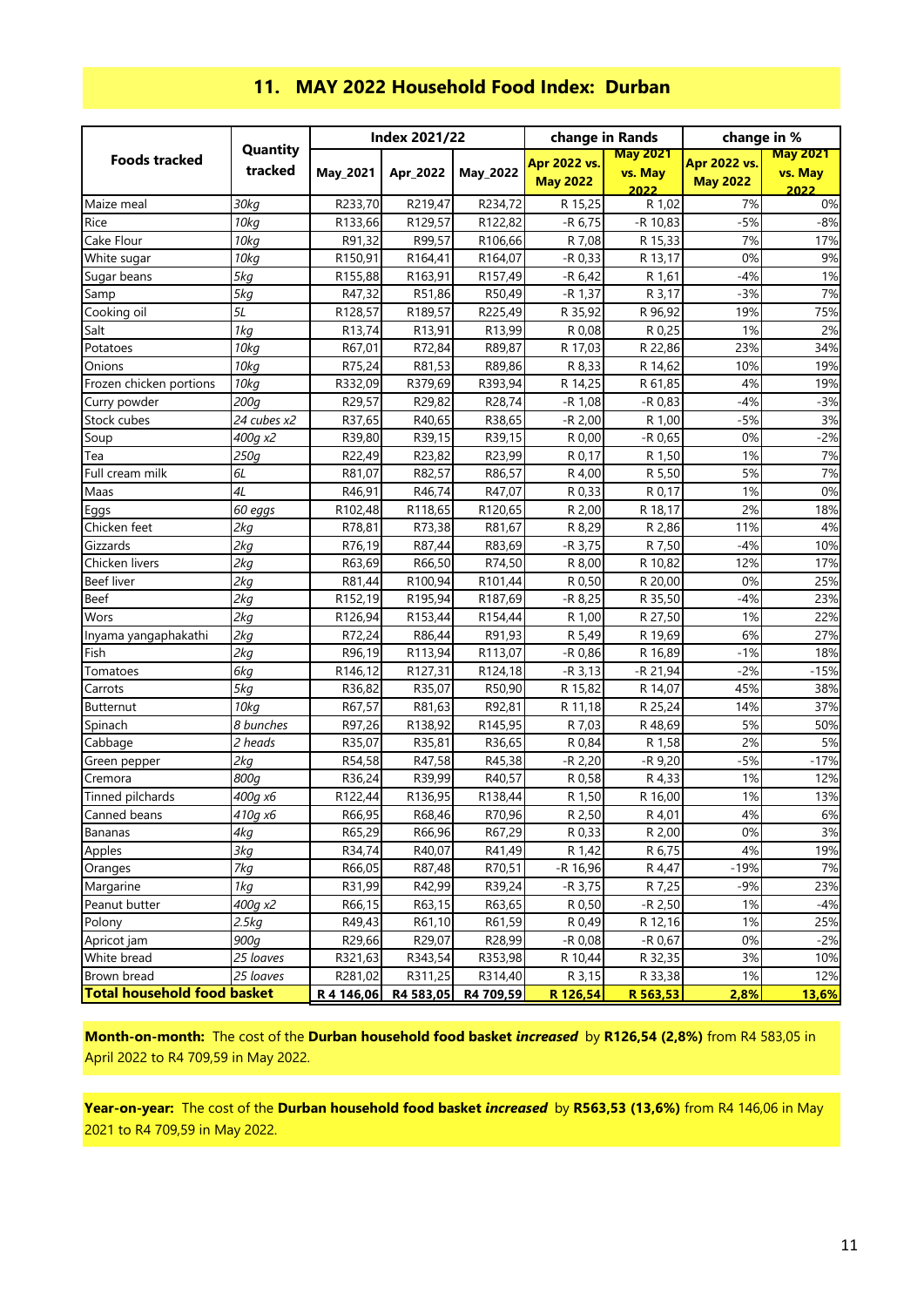|                                    |             |            | <b>Index 2021/22</b> |           | change in Rands |                 | change in %     |                 |
|------------------------------------|-------------|------------|----------------------|-----------|-----------------|-----------------|-----------------|-----------------|
| <b>Foods tracked</b>               | Quantity    |            |                      |           | Apr 2022 vs.    | <b>May 2021</b> | Apr 2022 vs.    | <b>May 2021</b> |
|                                    | tracked     | May_2021   | Apr 2022             | May_2022  | <b>May 2022</b> | vs. May         | <b>May 2022</b> | vs. May         |
| Maize meal                         | 30kg        | R260,97    | R269,47              | R271,22   | R 1,75          | 2022<br>R 10,25 | 1%              | 2022<br>4%      |
| Rice                               | 10kg        | R142,24    | R136,66              | R134,66   | $-R 2,00$       | $-R 7,58$       | $-1%$           | $-5%$           |
| Cake Flour                         | 10kg        | R96,57     | R104,66              | R105,07   | R 0,42          | R 8,50          | 0%              | 9%              |
| White sugar                        | 10kg        | R167,49    | R169,16              | R171,74   | R 2,58          | R 4,25          | 2%              | 3%              |
| Sugar beans                        | 5kg         | R166,29    | R181,35              | R188,18   | R 6,82          | R 21,89         | 4%              | 13%             |
| Samp                               | 5kg         | R49,29     | R50,59               | R50,99    | R 0,40          | R 1,70          | 1%              | 3%              |
| Cooking oil                        | 5L          | R124,53    | R172,65              | R189,35   | R 16,71         | R 64,83         | 10%             | 52%             |
| Salt                               | 1kg         | R8,05      | R8,31                | R7,57     | $-R 0,73$       | $-R 0,47$       | $-9%$           | $-6%$           |
| Potatoes                           | 10kg        | R64,04     | R67,01               | R74,50    | R 7,49          | R 10,46         | 11%             | 16%             |
| Onions                             | 10kg        | R76,84     | R66,29               | R77,86    | R 11,57         | R 1,02          | 17%             | 1%              |
| Frozen chicken portions            | 10kg        | R322,84    | R368,14              | R364,84   | $-R$ 3,30       | R 42,00         | $-1%$           | 13%             |
| Curry powder                       | 200g        | R30,07     | R32,99               | R31,35    | $-R 1,63$       | R 1,28          | $-5%$           | $4%$            |
| Stock cubes                        | 24 cubes x2 | R37,25     | R36,64               | R39,81    | R 3,17          | R 2,56          | 9%              | 7%              |
| Soup                               | 400g x2     | R42,48     | R42,47               | R46,09    | R 3,62          | R 3,61          | 9%              | 9%              |
| Tea                                | 250g        | R21,28     | R23,70               | R23,95    | R 0,25          | R 2,67          | 1%              | 13%             |
| Full cream milk                    | 6L          | R69,06     | R73,31               | R72,81    | $-R$ 0,50       | R 3,75          | $-1%$           | 5%              |
| Maas                               | 4L          | R52,24     | R53,39               | R52,99    | $-R 0,40$       | R 0,75          | $-1%$           | 1%              |
| Eggs                               | 60 eggs     | R112,18    | R121,65              | R120,98   | $-R$ 0,67       | R 8,80          | $-1%$           | 8%              |
| Chicken feet                       | 2kg         | R30,95     | R43,31               | R39,31    | $-R 4,00$       | R 8,37          | $-9%$           | 27%             |
| Gizzards                           | 2kg         | R67,46     | R75,12               | R69,69    | $-R 5,43$       | R 2,23          | $-7%$           | 3%              |
| Chicken livers                     | 2kg         | R40,22     | R55,48               | R57,23    | R 1,75          | R 17,01         | 3%              | 42%             |
| <b>Beef liver</b>                  | 2kg         | R78,25     | R88,72               | R86,73    | -R 1,99         | R 8,48          | $-2%$           | 11%             |
| <b>Beef</b>                        | 2kg         | R148,98    | R158,65              | R163,71   | R 5,06          | R 14,73         | 3%              | 10%             |
| Wors                               | 2kg         | R99,96     | R104,97              | R113,48   | R 8,51          | R 13,52         | 8%              | 14%             |
| Inyama yangaphakathi               | 2kg         | R79,97     | R73,65               | R75,32    | R 1,67          | $-R$ 4,65       | 2%              | $-6%$           |
| Fish                               | 2kg         | R85,63     | R112,84              | R119,65   | R 6,80          | R 34,01         | 6%              | 40%             |
| Tomatoes                           | 6kg         | R110,96    | R101,86              | R121,41   | R 19,56         | R 10,45         | 19%             | 9%              |
| Carrots                            | 5kg         | R29,66     | R29,09               | R30,29    | R 1,20          | R 0,63          | 4%              | 2%              |
| <b>Butternut</b>                   | 10kg        | R49,27     | R70,24               | R66,30    | $-R$ 3,94       | R 17,03         | $-6%$           | 35%             |
| Spinach                            | 8 bunches   | R87,26     | R87,93               | R95,56    | R 7,63          | R 8,30          | 9%              | 10%             |
| Cabbage                            | 2 heads     | R40,31     | R43,08               | R46,99    | R 3,91          | R 6,67          | 9%              | 17%             |
| Green pepper                       | 2kg         | R47,37     | R42,38               | R43,62    | R 1,24          | $-R$ 3,76       | 3%              | $-8%$           |
| Cremora                            | 800g        | R36,91     | R40,57               | R38,32    | $-R$ 2,25       | R 1,42          | $-6%$           | 4%              |
| Tinned pilchards                   | 400g x6     | R115,34    | R126,94              | R130,44   | R 3,50          | R 15,10         | 3%              | 13%             |
| Canned beans                       | 410а х6     | R62,19     | R68,44               | R69,94    | R 1,50          | R 7,75          | 2%              | 12%             |
| Bananas                            | 4kg         | R59,29     | R65,41               | R66,51    | R 1,09          | R 7,21          | 2%              | 12%             |
| Apples                             | 3kg         | R35,16     | R39,53               | R38,35    | $-R 1,18$       | R 3,19          | $-3%$           | 9%              |
| Oranges                            | 7kg         | R68,79     | R122,45              | R60,13    | -R 62,32        | $-R8,66$        | $-51%$          | $-13%$          |
| Margarine                          | 1kg         | R32,74     | R35,82               | R36,41    | R 0,58          | R 3,67          | 2%              | 11%             |
| Peanut butter                      | 400g x2     | R57,97     | R60,15               | R61,15    | R 1,00          | R 3,17          | 2%              | 5%              |
| Polony                             | 2.5kg       | R41,26     | R59,10               | R56,39    | -R 2,71         | R 15,13         | $-5%$           | 37%             |
| Apricot jam                        | 900g        | R27,99     | R29,99               | R28,82    | -R 1,17         | R 0,84          | $-4%$           | 3%              |
| White bread                        | 25 loaves   | R342,52    | R371,69              | R368,56   | $-R$ 3,13       | R 26,04         | $-1%$           | 8%              |
| <b>Brown bread</b>                 | 25 loaves   | R323,77    | R344,60              | R336,27   | $-R 8,33$       | R 12,50         | $-2%$           | 4%              |
| <b>Total household food basket</b> |             | R 4 043,89 | R4 430,42            | R4 444,52 | R 14,10         | R 400,63        | 0,3%            | 9,9%            |

## **12. MAY 2022 Household Food Index: Cape Town**

**Month-on-month:** The cost of the **Cape Town household food basket** *increased* by **R14,10 (0,3%)** from R4 430,42 in April 2022 to R4 444,52 in May 2022.

**Year-on-year:** The cost of the **Cape Town household food basket** *increased* by **R400,63 (9,9%)** from R4 043,89 in May 2021 to R4 444,52 in May 2022.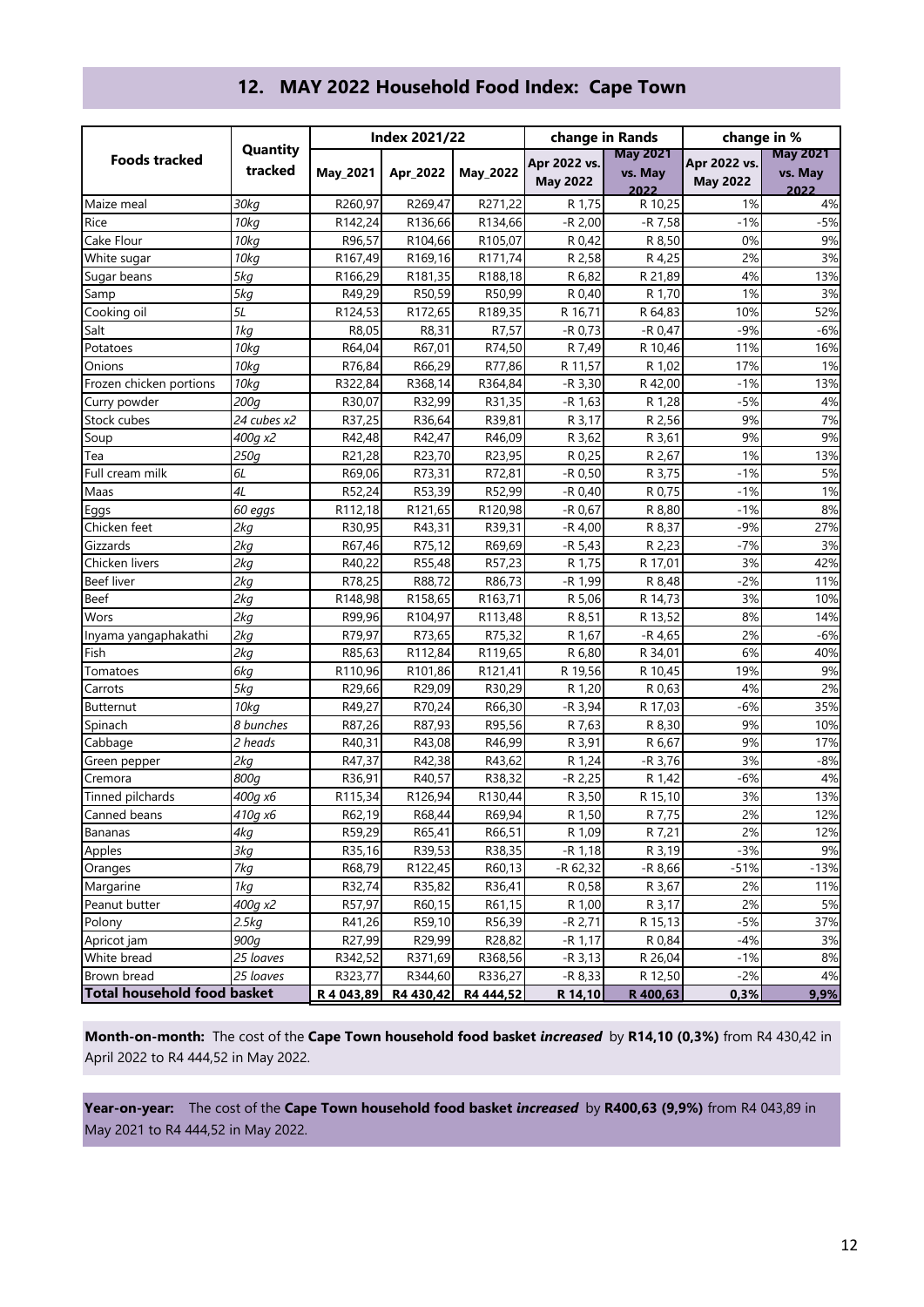| <b>Foods tracked</b>               | Quantity<br>tracked | <b>Index 2021/22</b> |           |                 | change in Rands |                 | change in %     |                 |
|------------------------------------|---------------------|----------------------|-----------|-----------------|-----------------|-----------------|-----------------|-----------------|
|                                    |                     | May_2021             | Apr 2022  |                 | Apr 2022 vs.    | <b>May 2021</b> | Apr 2022 vs.    | <b>May 2021</b> |
|                                    |                     |                      |           | <b>May_2022</b> | <b>May 2022</b> | vs. May         | <b>May 2022</b> | vs. May         |
|                                    |                     |                      |           |                 |                 | 2022            |                 | 2022            |
| Maize meal                         | 30kg                | R239,97              | R250,97   | R230,97         | $-R$ 20,00      | $-R9,00$        | $-8%$           | $-4%$           |
| Rice                               | 10kg                | R152,99              | R159,65   | R158,66         | $-R 1,00$       | R 5,67          | $-1%$           | 4%              |
| Cake Flour                         | 70kg                | R104,32              | R112,99   | R104,32         | $-R8,67$        | R 0,00          | $-8%$           | 0%              |
| White sugar                        | 10kg                | R181,66              | R203,66   | R200,66         | $-R$ 3,00       | R 19,00         | $-1%$           | 10%             |
| Sugar beans                        | 5kg                 | R229,90              | R216,57   | R224,90         | R 8,33          | $-R 5,00$       | 4%              | $-2%$           |
| Samp                               | 5kg                 | R59,64               | R60,97    | R59,97          | $-R 1,00$       | R 0,34          | $-2%$           | 1%              |
| Cooking oil                        | 5L                  | R147,89              | R166,64   | R209,56         | R 42,92         | R 61,66         | 26%             | 42%             |
| Salt                               | 1kg                 | R16,99               | R17,99    | R17,99          | R 0,00          | R 1,00          | 0%              | 6%              |
| Potatoes                           | 10kg                | R68,55               | R69,03    | R71,89          | R 2,86          | R 3,34          | 4%              | 5%              |
| Onions                             | 70kg                | R87,12               | R97,11    | R85,69          | $-R$ 11,42      | $-R 1,43$       | $-12%$          | $-2%$           |
| Frozen chicken portions            | 10kg                | R344,97              | R407,72   | R408,72         | R 1,00          | R 63,75         | 0%              | 18%             |
| Curry powder                       | 200g                | R31,66               | R33,99    | R29,66          | $-R$ 4,33       | $-R 2,00$       | $-13%$          | $-6%$           |
| Stock cubes                        | 24 cubes x2         | R42,65               | R39,31    | R39,31          | R 0,00          | $-R$ 3,33       | 0%              | $-8%$           |
| Soup                               | 400g x2             | R39,98               | R38,65    | R39,98          | R 1,33          | R 0,00          | 3%              | 0%              |
| Tea                                | 250g                | R18,32               | R25,99    | R24,99          | $-R 1,00$       | R 6,67          | $-4%$           | 36%             |
| Full cream milk                    | 6L                  | R77,32               | R69,99    | R71,66          | R 1,67          | $-R 5,67$       | 2%              | $-7%$           |
| Maas                               | 4L                  | R56,65               | R58,65    | R58,65          | R 0,00          | R 2,00          | 0%              | 4%              |
| Eggs                               | 60 eggs             | R124,65              | R148,65   | R148,65         | R 0,00          | R 24,00         | 0%              | 19%             |
| Chicken feet                       | 2kg                 | R59,98               | R69,98    | R65,98          | $-R 4,00$       | R 6,00          | $-6%$           | 10%             |
| Gizzards                           | 2kg                 | R69,98               | R73,98    | R73,98          | R 0,00          | R 4,00          | 0%              | 6%              |
| Chicken livers                     | 2kg                 | R49,98               | R96,98    | R100,98         | R 4,00          | R 51,00         | 4%              | 102%            |
| <b>Beef liver</b>                  | 2kq                 | R76,98               | R111,98   | R115,98         | R 4,00          | R 39,00         | 4%              | 51%             |
| <b>Beef</b>                        | 2kg                 | R167,98              | R179,98   | R179,98         | R 0,00          | R 12,00         | 0%              | 7%              |
| Wors                               | 2kg                 | R148,98              | R131,98   | R131,98         | R 0,00          | -R 17,00        | 0%              | $-11%$          |
| Inyama yangaphakathi               | 2kg                 | R99,98               | R109,98   | R109,98         | R 0,00          | R 10,00         | 0%              | 10%             |
| Fish                               | 2kg                 | R144,98              | R161,98   | R161,98         | R 0,00          | R 17,00         | 0%              | 12%             |
| Tomatoes                           | 6kg                 | R129,94              | R117,94   | R117,94         | R 0,00          | $-R$ 12,00      | 0%              | $-9%$           |
| Carrots                            | 5kg                 | R45,80               | R51,63    | R49,96          | $-R 1,67$       | R 4,17          | $-3%$           | 9%              |
| <b>Butternut</b>                   | 10kg                | R91,65               | R104,41   | R88,85          | $-R$ 15,56      | $-R$ 2,80       | $-15%$          | $-3%$           |
| Spinach                            | 8 bunches           | R101,25              | R93,25    | R93,25          | R 0,00          | $-R8,00$        | 0%              | $-8%$           |
| Cabbage                            | 2 heads             | R38,65               | R39,98    | R43,98          | R 4,00          | R 5,33          | 10%             | 14%             |
| Green pepper                       | 2kg                 | R43,98               | R74,64    | R74,64          | R 0,00          | R 30,66         | 0%              | 70%             |
| Cremora                            | 800a                | R36,32               | R38,99    | R37,32          | $-R 1,67$       | R 1,00          | $-4%$           | 3%              |
| Tinned pilchards                   | 400g x6             | R123,94              | R133,94   | R133,94         | R 0,00          | R 10,00         | 0%              | 8%              |
| Canned beans                       | 410a x6             | R70,94               | R77,94    | R70,94          | $-R$ $7,00$     | R 0,00          | $-9%$           | 0%              |
| Bananas                            | 4kg                 | R81,96               | R59,96    | R70,61          | R 10,65         | -R 11,35        | 18%             | $-14%$          |
| Apples                             | 3kg                 | R34,99               | R48,65    | R31,98          | -R 16,67        | $-R$ 3,01       | $-34%$          | $-9%$           |
| Oranges                            | 7kg                 | R65,88               | R86,27    | R86,26          | $-R 0,01$       | R 20,39         | 0%              | 31%             |
| Margarine                          | 1kg                 | R31,66               | R36,99    | R37,32          | R 0,33          | R 5,67          | 1%              | 18%             |
| Peanut butter                      | 400g x2             | R71,98               | R75,98    | R71,98          | -R 4,00         | R 0,00          | $-5%$           | 0%              |
| Polony                             | 2.5kg               | R44,99               | R56,49    | R56,49          | R 0,00          | R 11,50         | 0%              | 26%             |
| Apricot jam                        | 900g                | R34,99               | R37,66    | R35,32          | $-R$ 2,33       | R 0,33          | $-6%$           | 1%              |
| White bread                        | 25 loaves           | R337,25              | R368,50   | R358,08         | $-R 10,42$      | R 20,83         | $-3%$           | 6%              |
| Brown bread                        | 25 loaves           | R324,75              | R341,42   | R341,42         | R 0,00          | R 16,67         | 0%              | 5%              |
| <b>Total household food basket</b> |                     | R 4 554,97           | R4 960,01 | R4 927,36       | $-R$ 32,65      | R 372,39        | $-0,7%$         | 8,2%            |

## **13. MAY 2022 Household Food Index: Springbok**

**Month-on-month:** The cost of the **Springbok household food basket** *decreased* by **R32,65 (-0,7%)** from R4 960,01 in April 2022 to R4 927,36 in May 2022.

**Year-on-year:** The cost of the **Springbok household food basket** *increased* by **R372,39 (8,2%)** from R4 554,97 in May 2021 to R4 927,36 in May 2022.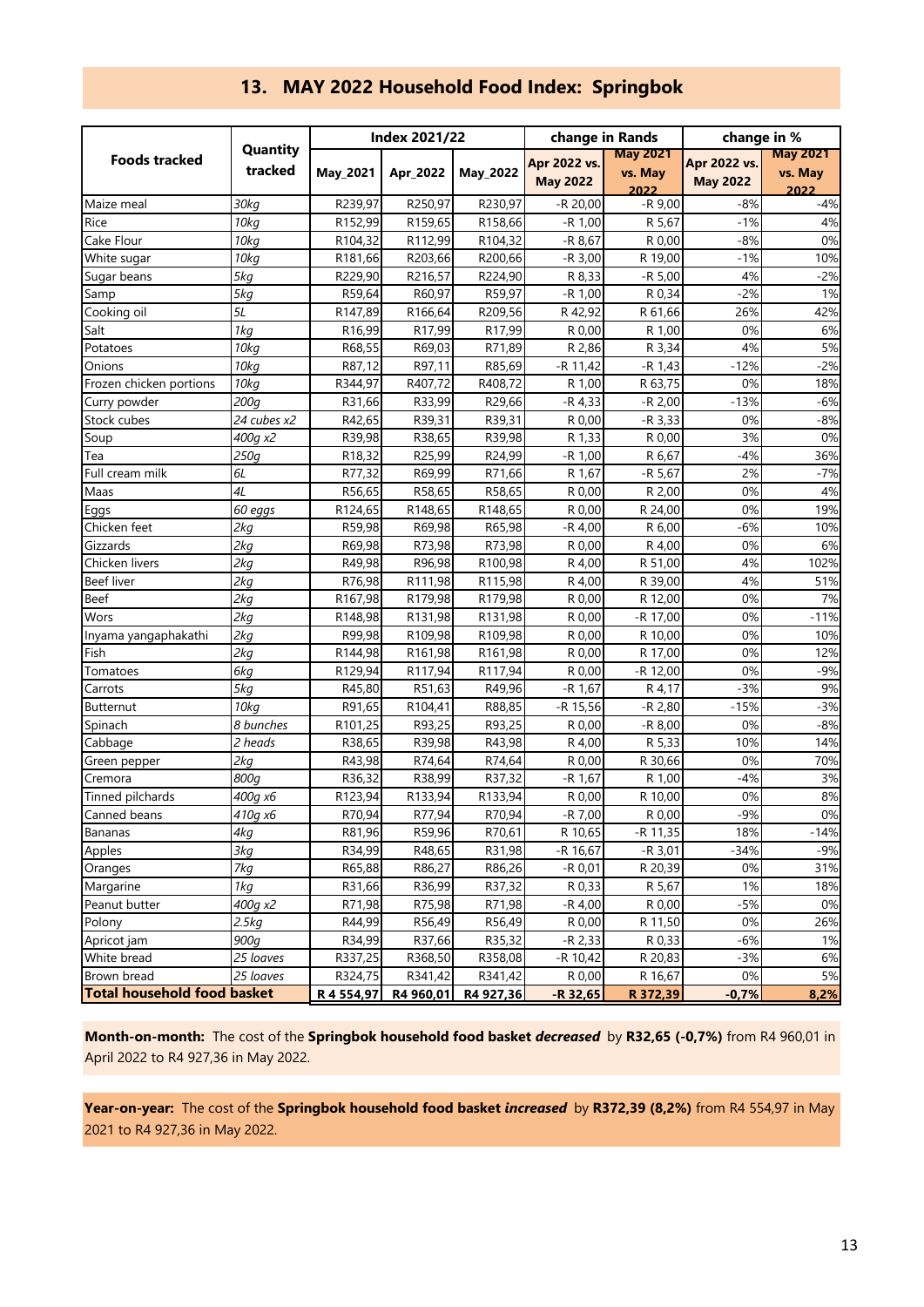| <b>Foods tracked</b>               | Quantity<br>tracked | <b>Index 2021/22</b> |                   |                   | change in Rands       |                        | change in %     |                 |
|------------------------------------|---------------------|----------------------|-------------------|-------------------|-----------------------|------------------------|-----------------|-----------------|
|                                    |                     | May_2021             | Apr 2022          | May_2022          | Apr 2022 vs.          | <b>May 2021</b>        | Apr 2022 vs.    | <b>May 2021</b> |
|                                    |                     |                      |                   |                   | <b>May 2022</b>       | vs. May                | <b>May 2022</b> | vs. May         |
| Maize meal                         | 30kg                | R263,97              | R257,97           | R276,57           | R 18,60               | 2022<br>R 12,60        | 7%              | 2022<br>5%      |
| Rice                               | 10kg                | R110,19              | R103,99           | R107,19           | R 3,20                | $-R$ 3,00              | 3%              | $-3%$           |
| Cake Flour                         | 10kg                | R85,59               | R97,19            | R105,99           | R 8,80                | R 20,40                | 9%              | 24%             |
| White sugar                        | 10kg                | R150,39              | R160,39           | R159,19           | $-R 1,20$             | R 8,80                 | $-1%$           | 6%              |
| Sugar beans                        | 5kg                 | R153,99              | R154,99           | R151,49           | $-R$ 3,50             | $-R$ 2,50              | $-2%$           | $-2%$           |
| Samp                               | 5kg                 | R36,79               | R39,99            | R40.74            | R 0,75                | R 3,95                 | 2%              | 11%             |
| Cooking oil                        | 5L                  | R140,59              | R175,79           | R204,39           | R 28,60               | R 63,80                | 16%             | 45%             |
| Salt                               | 1kg                 | R16,59               | R16,19            | R15,99            | $-R 0,20$             | $-R$ 0,60              | $-1%$           | $-4%$           |
| Potatoes                           | 10kg                | R59,02               | R70,67            | R74,27            | R 3,60                | R 15,25                | 5%              | 26%             |
| Onions                             | 10kg                | R63,21               | R70,84            | R77,70            | R 6,86                | R 14,49                | 10%             | 23%             |
| Frozen chicken portions            | 10kg                | R335,85              | R408,18           | R419,92           | R 11,74               | R 84,08                | 3%              | 25%             |
|                                    | 200 <sub>g</sub>    | R28,79               | R28,39            | R28,99            |                       | R 0,20                 | 2%              | 1%              |
| Curry powder                       |                     |                      |                   |                   | R 0,60                |                        | 8%              | 2%              |
| Stock cubes                        | 24 cubes x2         | R35,98<br>R26,78     | R33,98            | R36,78<br>R26,38  | R 2,80                | R 0,80                 | $-3%$           | $-1%$           |
| Soup                               | 400g x2             |                      | R27,18            |                   | $-R$ $0,80$           | -R 0,40                |                 |                 |
| Tea                                | 250g                | R21,79               | R22,79            | R23,59            | R 0,80                | R 1,80                 | 4%              | 8%              |
| Full cream milk                    | 6L                  | R87,99               | R95,99            | R85,19            | -R 10,80              | $-R$ 2,80              | $-11%$          | $-3%$           |
| Maas                               | 4L                  | R43,39               | R47,39            | R47,19            | $-R 0,20$             | R 3,80                 | 0%              | 9%              |
| Eggs                               | 60 eggs             | R93,59               | R113,98           | R113,98           | R 0,00                | R 20,39                | 0%              | 22%             |
| Chicken feet                       | 2kq                 | R82,89               | R72,39            | R78,94            | R 6,55                | $-R$ 3,96              | 9%              | $-5%$           |
| Gizzards                           | 2kq                 | R83,94               | R84,44            | R91,44            | R 7,00                | R 7,50                 | 8%              | 9%              |
| Chicken livers                     | 2kq                 | R50,39               | R67,39            | R73,94            | R 6,55                | R 23,55                | 10%             | 47%             |
| <b>Beef liver</b>                  | 2kq                 | R86,94               | R96,94            | R102,59           | R 5,65                | R 15,65                | 6%              | 18%             |
| <b>Beef</b>                        | 2kq                 | R177,94              | R191,44           | R187,94           | $-R$ 3,50             | R 10,00                | $-2%$           | 6%              |
| Wors                               | 2kg                 | R139,89              | R147,25           | R147,25           | R 0,00                | R 7,36                 | 0%              | 5%              |
| Inyama yangaphakathi               | 2kg                 | R79,85               | R92,98            | R95,25            | R 2,27                | R 15,41                | 2%              | 19%             |
| Fish                               | 2kg                 | R108,85              | R113,94           | R107,94           | $-R 6,00$             | $-R 0,91$              | $-5%$<br>2%     | $-1%$           |
| Tomatoes                           | 6kg                 | R85,47               | R73,48            | R74,65            | R 1,17                | $-R$ 10,82             |                 | $-13%$          |
| Carrots                            | 5kg                 | R33,31               | R32,78            | R37,79            | R 5,01                | R 4,48                 | 15%             | 13%             |
| Butternut                          | 10 <sub>kq</sub>    | R48,55               | R72,84            | R67,48            | $-R 5,36$             | R 18,93                | $-7%$           | 39%             |
| Spinach                            | 8 bunches           | R55,96               | R49,94            | R49,94            | R 0,00                | $-R 6,02$              | 0%              | $-11%$          |
| Cabbage                            | 2 heads             | R26,48               | R35,48            | R35,98            | R 0,50                | R 9,50                 | 1%              | 36%             |
| Green pepper                       | 2kq                 | R39,98               | R39,18            | R46,98            | R 7,80                | R 7,00                 | 20%             | 18%             |
| Cremora                            | 800g                | R35,19               | R42,19            | R40,99            | $-R 1,20$             | R 5,80                 | $-3%$           | 16%             |
| Tinned pilchards                   | 400g x6<br>410a x6  | R111,54              | R130,74<br>R79,14 | R131,95<br>R76,74 | R 1,21                | R 20,41<br>R 7,20      | 1%<br>$-3%$     | 18%<br>10%      |
| Canned beans<br>Bananas            |                     | R69,54               |                   |                   | $-R 2,40$             |                        | 6%              |                 |
|                                    | 4kg<br>3kg          | R54,36<br>R34,79     | R47,96<br>R33,39  | R50,63<br>R31,19  | R 2,67                | $-R$ 3,73<br>$-R$ 3,60 | $-7%$           | $-7%$<br>$-10%$ |
| Apples                             | 7kg                 | R36,99               | R64,46            | R47,49            | $-R 2,20$<br>-R 16,97 | R 10,50                | $-26%$          | 28%             |
| Oranges<br>Margarine               |                     |                      |                   |                   |                       |                        |                 |                 |
| Peanut butter                      | 1kg<br>400g x2      | R38,99               | R40,59            | R41,19            | R 0,60                | R 2,20                 | 1%<br>$-5%$     | 6%<br>$-7%$     |
|                                    | 2.5kg               | R63,58<br>R58,79     | R62,38            | R59,18<br>R66,74  | $-R$ 3,20             | -R 4,40                | 3%              | 14%             |
| Polony<br>Apricot jam              | 900g                | R28,39               | R64,79<br>R29,59  |                   | R 1,95                | R 7,95                 | 5%              |                 |
| White bread                        | 25 loaves           | R299,40              | R335,85           | R30,99<br>R365,38 | R 1,40<br>R 29,53     | R 2,60<br>R 65,98      | 9%              | 9%<br>22%       |
| <b>Brown bread</b>                 | 25 loaves           | R268,40              | R308,40           | R327,88           | R 19,48               | R 59,48                | 6%              | 22%             |
| <b>Total household food basket</b> |                     | R 3 954,86           | R4 335,83         | R4 463,96         | R 128,13              | R 509,10               | 3,0%            | 12,9%           |

# **14. MAY 2022 Household Food Index: Pietermaritzburg**

**Month-on-month:** The cost of the **Pietermaritzburg household food basket** *increased* by **R128,13 (3%**) from R4 335,83 in April 2022 to R4 463,96 in May 2022.

**Year-on-year:** The cost of the **Pietermaritzburg household food basket** *increased* by **R509,10 (12,9%)** from R3 954,86 in May 2021 to R4 463,96 in May 2022.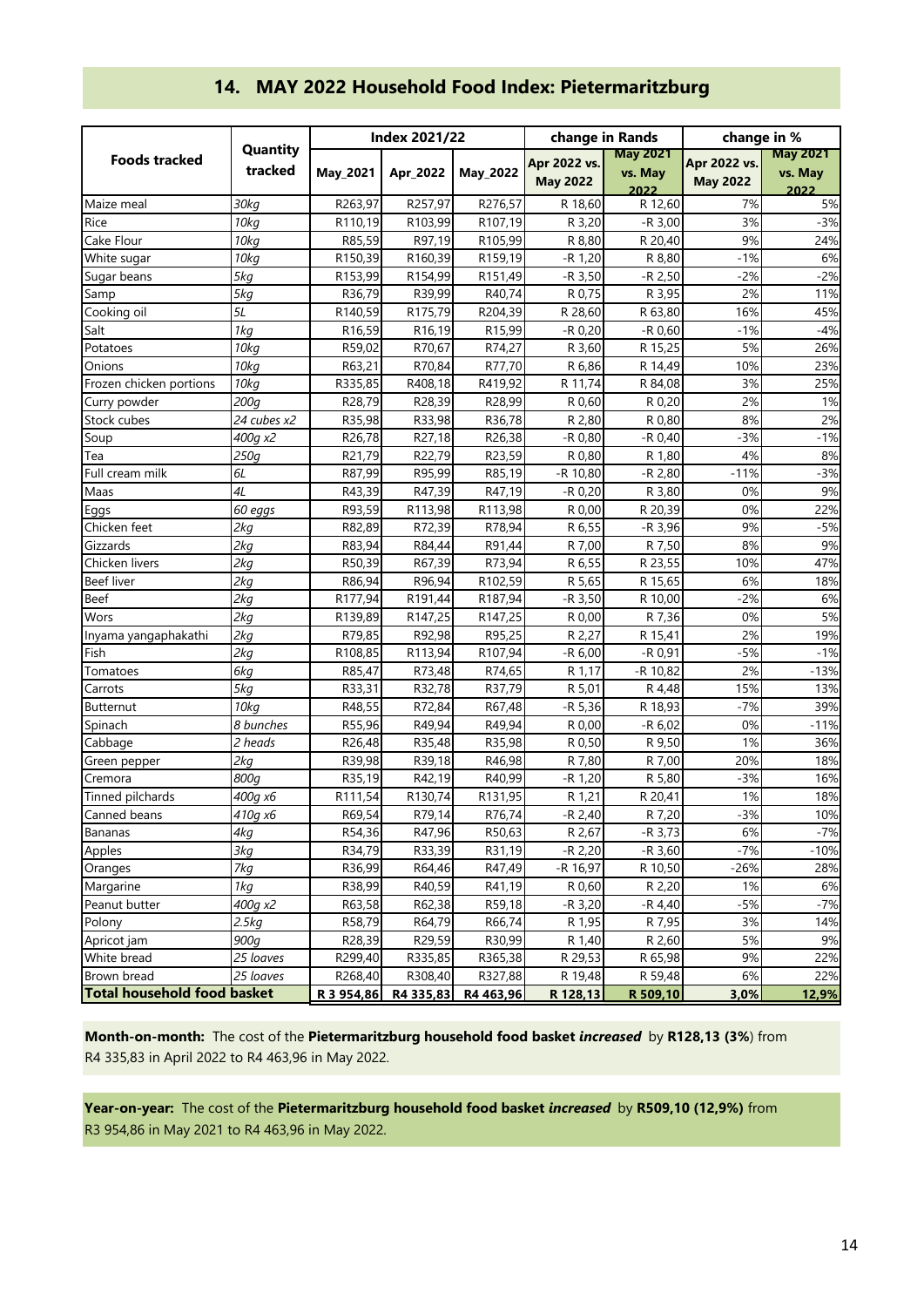## **15. Food Price Methodology**

In 2019 we began a process of thinking through how to expand the scope of the Pietermaritzburg-based Household Affordability Index. The reason to expand the scope of the Pietermaritzburg data was to seek greater empirical evidence of the national picture of household affordability constraints and how families, living on low incomes, were responding to a deepening financial and economic crisis, given rising expenditure costs, job losses, stagnant employment, a deepening food crisis, deepening poverty and entrenched inequality.

The Pietermaritzburg Household Affordability Index is a realistic and accurate tool to measure inflation on basic expenditure items for households living on low incomes, whilst able to provide a picture of how families living on low incomes are responding to a deepening household affordability crisis. The data that we release monthly is important and provides a reflection of what is playing out in Pietermaritzburg but it is also able to provide a reasonable reflection of what might be playing out nationally. Expanding the scope of our data beyond Pietermaritzburg is an attempt to better track and analyse the national picture of household affordability.

In April 2020, PMBEJD started a process of expanding the scope of food price data collection and having conversations with women in four new areas: Johannesburg, Durban, Cape Town, and Springbok. Women living in low-income households within these areas were approached to work with us, talk with us, think with us, and track food prices and other expenditures in the areas in which they lived. The areas include Soweto, Alexandra, Tembisa and Hillbrow; Gugulethu, Philippi, Khayelitsha, Langa, Delft, Dunoon; KwaMashu, Umlazi, Isipingo, Durban CBD, and Mtubatuba; and Springbok, and includes Pietermaritzburg.

Between April and August 2020 we ran a pilot, based on the Pietermaritzburg methodology, to (1) test which foods constitute the core foods and the volumes of these foods in the trollies of low income households in the new areas; (2) identify, test and verify supermarkets and butcheries which target the low-income market and where women living on low incomes do their shopping; and (3) collect food prices from the supermarkets and butcheries every two weeks (for 5 months), whilst improving the practice of selection of foods for greater accuracy of data (this included buying and cooking selected cheaper food brands to check quality), as well as to continually track and reflect how women themselves make decisions at the supermarket shelves.

#### *The pilot was successful.*

The outcomes of which were that the core foods identified by women as constituting those in the area-based household food baskets were very closely reflective of the foods and volumes of foods in the Pietermaritzburg Household Food Basket. Women agreed that the Pietermaritzburg Household Food Basket was a good proxy for the baskets in new areas, but that a few modifications should be made to improve its accuracy of area-based food purchasing dynamics to better reflect the core foods in the basket. In this regard several new foods were added to the new Food Basket, and some foods originally in the Pietermaritzburg Household Food Basket were increased/decreased in volume or dropped from the trolley.

The new Food Basket retains the core of the Pietermaritzburg Household Food Basket with the following modifications: *new foods* added are 6L Full cream milk, 2kg chicken livers, 2kg beef livers, 2kg fish (seasonal), 2kg green pepper and 7kg oranges. *Increased volumes* are 3kg apples (up from 1,5kg), 4 bars of 500g green bar bath soap (up from 2 bars of 500g), and 1,5L of *jik* (up from 750ml). *Reduced volumes* are 30kg maize meal (down from 35kg), 2kg chicken feet (down from 5kg), 1kg margarine (down from 2 x 1kg), and 1 x 900g apricot jam (down from 2 x 900g). **Removed item** is *jeyes fluid*. **The new Food Basket includes 44 foods & the Domestic & Hygiene Products Basket includes 14 products.**

The new basket reflects the most important foods in the trollies of families living on low incomes in the new areas. Because we have universalised the new basket (the basket is the same for all 5 areas: Joburg, Durban, Cape Town, Springbok and Pietermaritzburg), it is important to note that whilst the new basket reflects the core foods in the trollies across the five areas; there will be nuances within households and areas. For example, there will be differences in the volumes of starches (viz. maize meal and rice); types of meats (viz. chicken feet, fish, offal, and red meats); and purchasing of types of fruits and vegetables (seasonality). This is expected. The new basket therefore is a proxy of the foods, the volumes of foods and the cost of foods which form a household basket in each area and averaged for all areas.*It cannot however be considered the basket for every family living on a low income in each area and*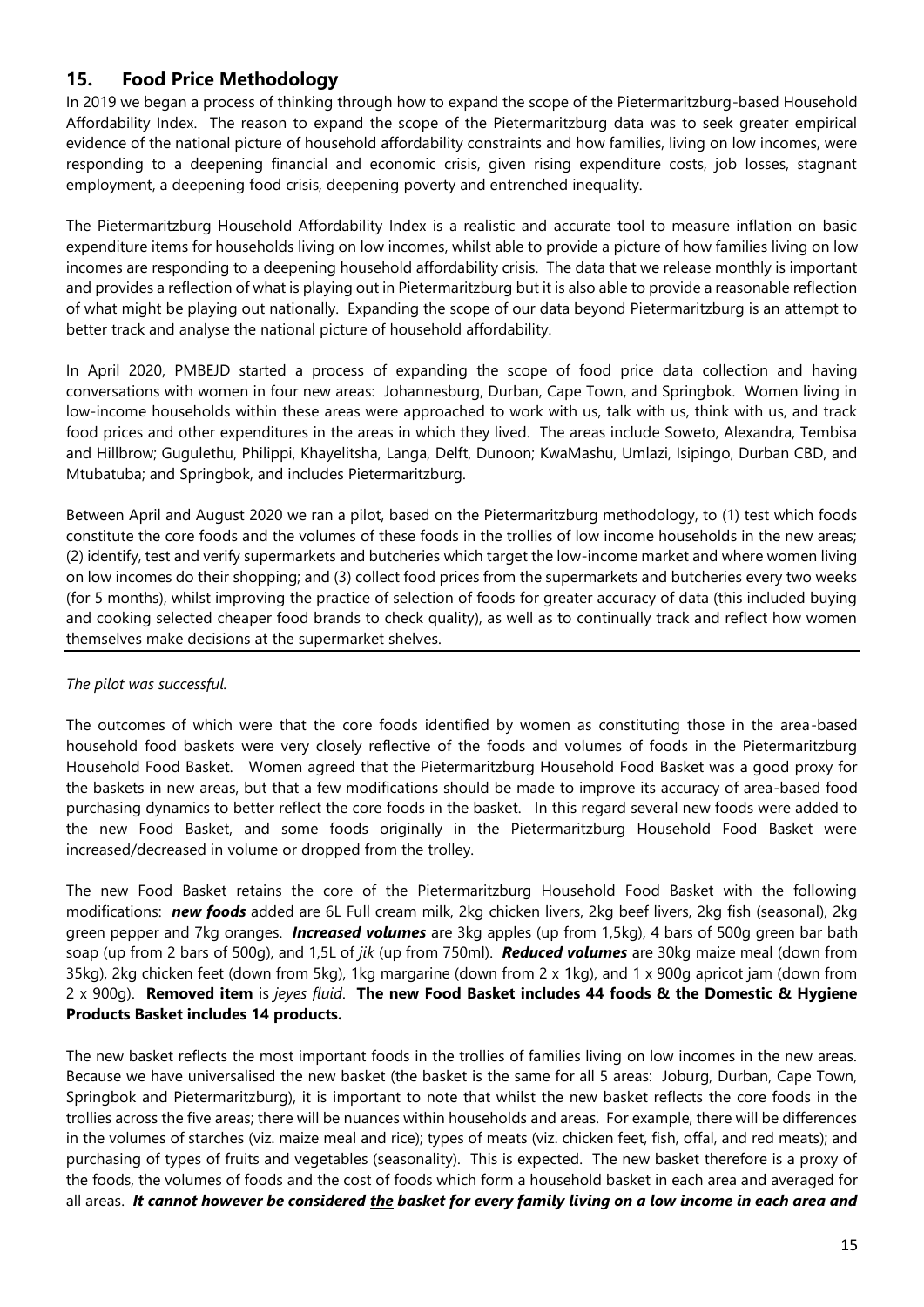#### *for all areas covered. It is however considered a reasonable proxy for a food basket which women identified as including the most important typical foods which most households try and buy each month.*

The supermarkets and butcheries selected by women are those which most households, in the areas in which they live, do their shopping in, and which offer the cheapest/or most affordable prices. These are all supermarkets which target the low-income market. In total, prices are tracked in 44 supermarkets and 30 butcheries.

The methodology used to collect food prices is unique and has some significant implications: (1) food price inflation is tempered by switching to cheaper brands if monthly prices increase beyond what women consider affordable or reasonable; and (2) [linked to 1] the cost of the household food basket month-to-month is relatively stable, and therefore provides an accurate measure of inflation, whilst also better able to show spikes (because women absorb price shocks by switching to cheaper brands – if there is a spike, then there really is a spike because the shock was not absorbed by switching as most brands of that food would have increased); and (3) the household food basket is accurately able to capture the real costs of food and other basic expenditures for households living on low incomes.

#### **Implications of expanding the scope of the Household Affordability Index**

Expanding the scope of the food price work provides a better lens into the national picture of food price inflation, the cost of a food basket, household affordability, low wages, and low social grants. Conversing with women in Johannesburg, Durban, Cape Town, and Springbok further provides a deeper level of understanding on inflation on different foods, the vagaries of local contexts, the different ways women respond to food price and other expenditure fluctuations and how women cope on low incomes; and what different local situations look like and what women think about what is happening, and what should be done about it. Through dialogue and confirming stories and insights with all women data collectors we are also able to provide a joint narrative of what is happening (what the situation is like), whilst pulling out the nuances. The Household Affordability Index is better able to reflect the national picture of the deepening household affordability crisis.

Whilst we intend to continue broadening the scope of the Household Affordability Index, to include more areas in South Africa as well as including more expense and income data; and therefore improving data capacity to better reflect a wider national picture, whilst continually improving the accuracy of data collected and analysis, we are confident that the data and analysis which we now release to the public from September 2020 is sound, grounded, verifiable and accurate in capturing the real cost of foods as purchased by women living on low incomes, and the decisions taken by women at the supermarket shelves in Johannesburg, Durban, Cape Town, Springbok and Pietermaritzburg.

#### **Summary of the new Household Food Basket**

The Household Food Basket has been designed together with women living on low incomes in Johannesburg (Soweto, Alexandra, Tembisa and Hillbrow), Cape Town (Gugulethu, Philippi, Khayelitsha, Langa, Delft, Dunoon), Durban (KwaMashu, Umlazi, Isipingo, Durban CBD, and Mtubatuba), and Springbok (in the Northern Cape), and Pietermaritzburg. It includes the foods and the volumes of these foods which women living in a family of seven members (an average low-income household size) tell us they typically try and secure each month. **The Household Food Basket is not nutritionally complete. It is a basket of food which women try and secure each month for their families given affordability constraints.**

Food prices are tracked directly by women data collectors off the shelves of 44 supermarkets and 30 butcheries that target the low-income market and which women identified as those they shop at. Food selection at the supermarket shelves mirrors how women themselves make decisions at the supermarket shelves given affordability constraints *viz*. that the foods are chosen on relative affordability and reasonable quality, and food brands are switched to seek out the cheapest prices and special deals. The selection of food brands is dynamic and subjective. Women are smart and savvy, and shop around for bargains: this specific methodology used provides an accurate cost of a monthly household food basket, as purchased by women living on low incomes.

There are 44 foods in the Household Food Basket. The date for data collection is between the 1st and 4th day of each month. Data is collected and released in the same month. Data is presented for each area, and it is also weighted and averaged for all 5 areas. Weighting is as follows: 27% for Joburg, Durban & Cape Town; 12% Pietermaritzburg, and 7% Springbok.